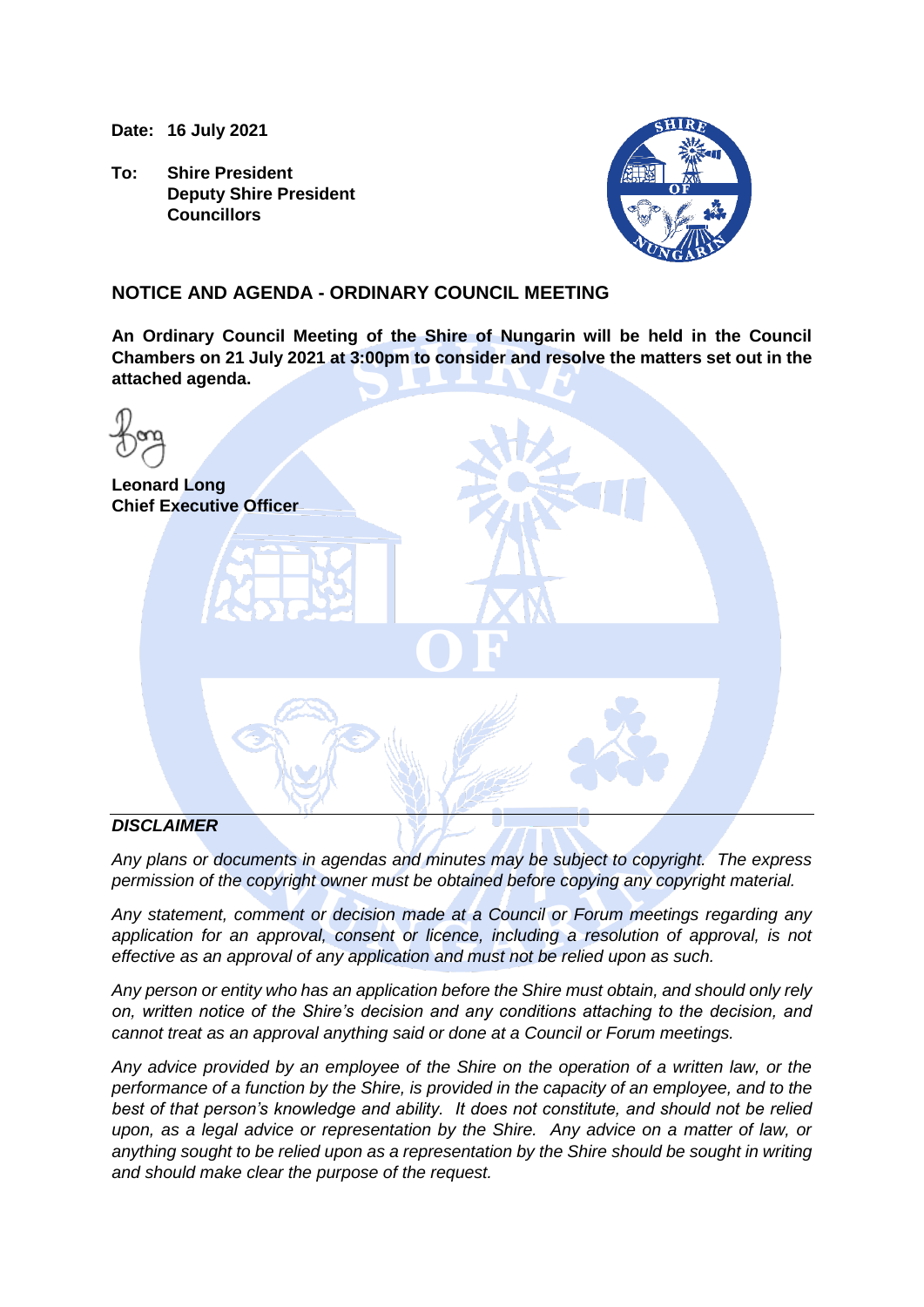# **PUBLIC QUESTION TIME**

- 1. The order of business allows for a Public Question time at the beginning of the meeting.
- 2. If you wish to ask a question about an agenda item before it is considered then it is recommended to be made at the Public Question Time item on the agenda in accordance with Council's Procedures and Guidelines for Public Question Time.
- 3. The visual or vocal recording of Council meeting proceedings is expressly prohibited, unless the prior approval of the Council has been given.

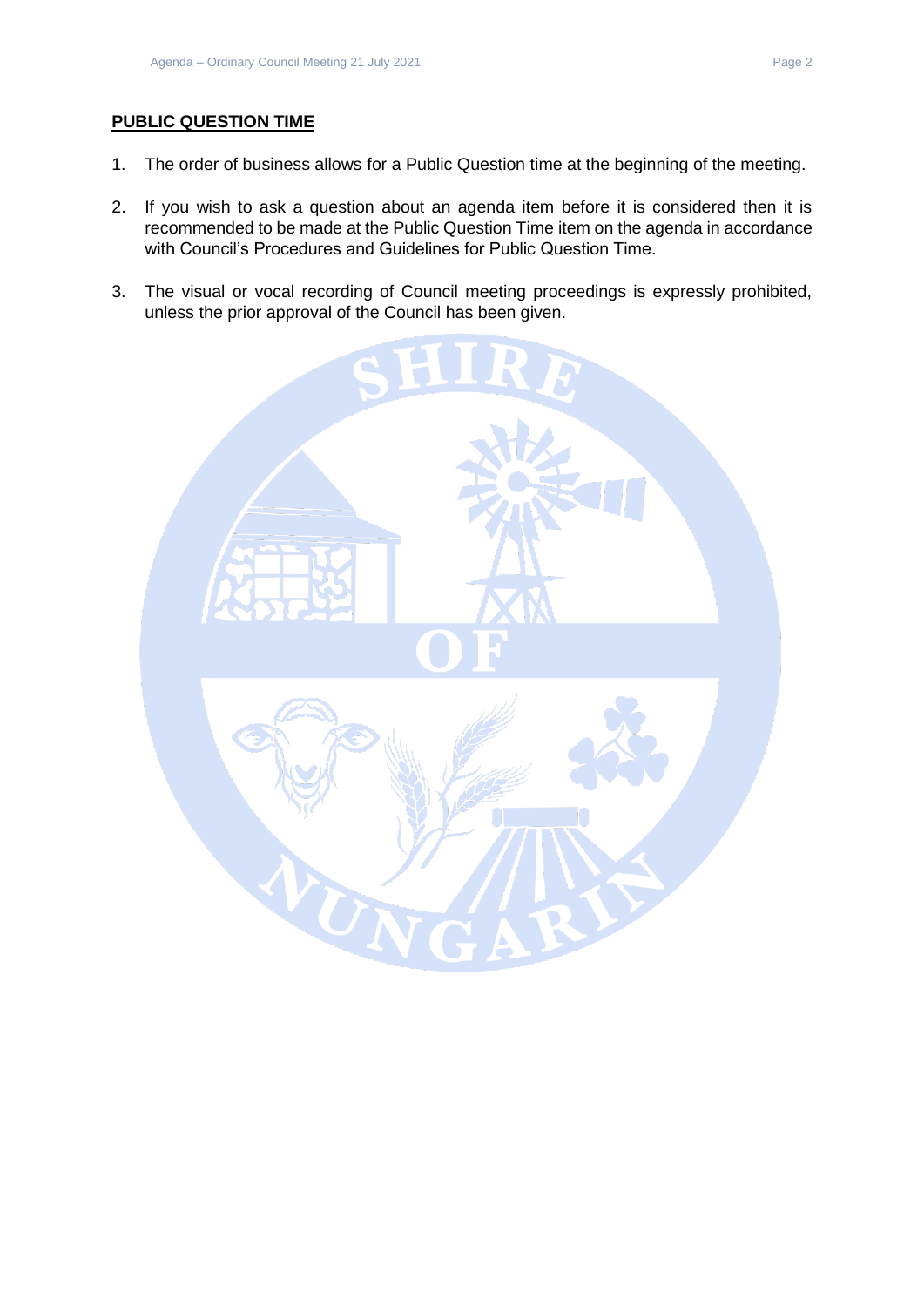| 1.  |      |                                                                     |  |
|-----|------|---------------------------------------------------------------------|--|
| 2.  |      |                                                                     |  |
|     | 2.1  |                                                                     |  |
|     | 2.2  |                                                                     |  |
|     | 2.3  |                                                                     |  |
|     |      |                                                                     |  |
|     | 3.1  |                                                                     |  |
|     | 3.2  |                                                                     |  |
|     |      |                                                                     |  |
|     | 4.1  | RESPONSE TO PREVIOUS PUBLIC QUESTIONS TAKEN ON NOTICE  6            |  |
|     | 4.2  |                                                                     |  |
|     |      |                                                                     |  |
|     | 5.1  | FINANCIAL AND PROXIMITY INTEREST <b>MANUAL AND TENNISHIPS</b> 6     |  |
|     | 5.2  | DISCLOSURES OF INTEREST THAT MAY CAUSE A CONFLICT                   |  |
| 6.  |      | ANNOUNCEMENT BY THE PRESIDING MEMBER (WITHOUT DISCUSSION)  6        |  |
| 7.  |      | ORDINARY COUNCIL MEETING - 16 June 2021 Manuscriptus 1999 1999      |  |
| 8.  |      |                                                                     |  |
|     |      |                                                                     |  |
|     | 8.1  | <b>SALE OF WHEATBELT AGCARE COMMUNITY SUPPORT SERVICES INC.</b> 7   |  |
|     | 8.2  | TENDER RFT 20/21 - 14 DESIGN AND CONSTRUCT OF A SINGLE BAY          |  |
|     | 8.3  | NUNGARIN HERITAGE MACHINERY AND ARMY MUSEUM LEASE -                 |  |
|     | 8.4  | COUNCIL SITTING FEES FOR 2021/22 FINANCIAL YEAR.  18                |  |
|     | 8.5  |                                                                     |  |
|     | 8.6  | MONTHLY STATEMENT OF FINANCIAL ACTIVITY FOR THE PERIOD              |  |
|     | 8.7  | DISPOSAL OF SHIRE ASSETS <b>CONTROLLER ASSETS CONTROLLER ASSETS</b> |  |
|     | 8.8  |                                                                     |  |
| 9.  |      |                                                                     |  |
|     |      |                                                                     |  |
| 10. |      |                                                                     |  |
| 11. |      |                                                                     |  |
|     | 11.1 |                                                                     |  |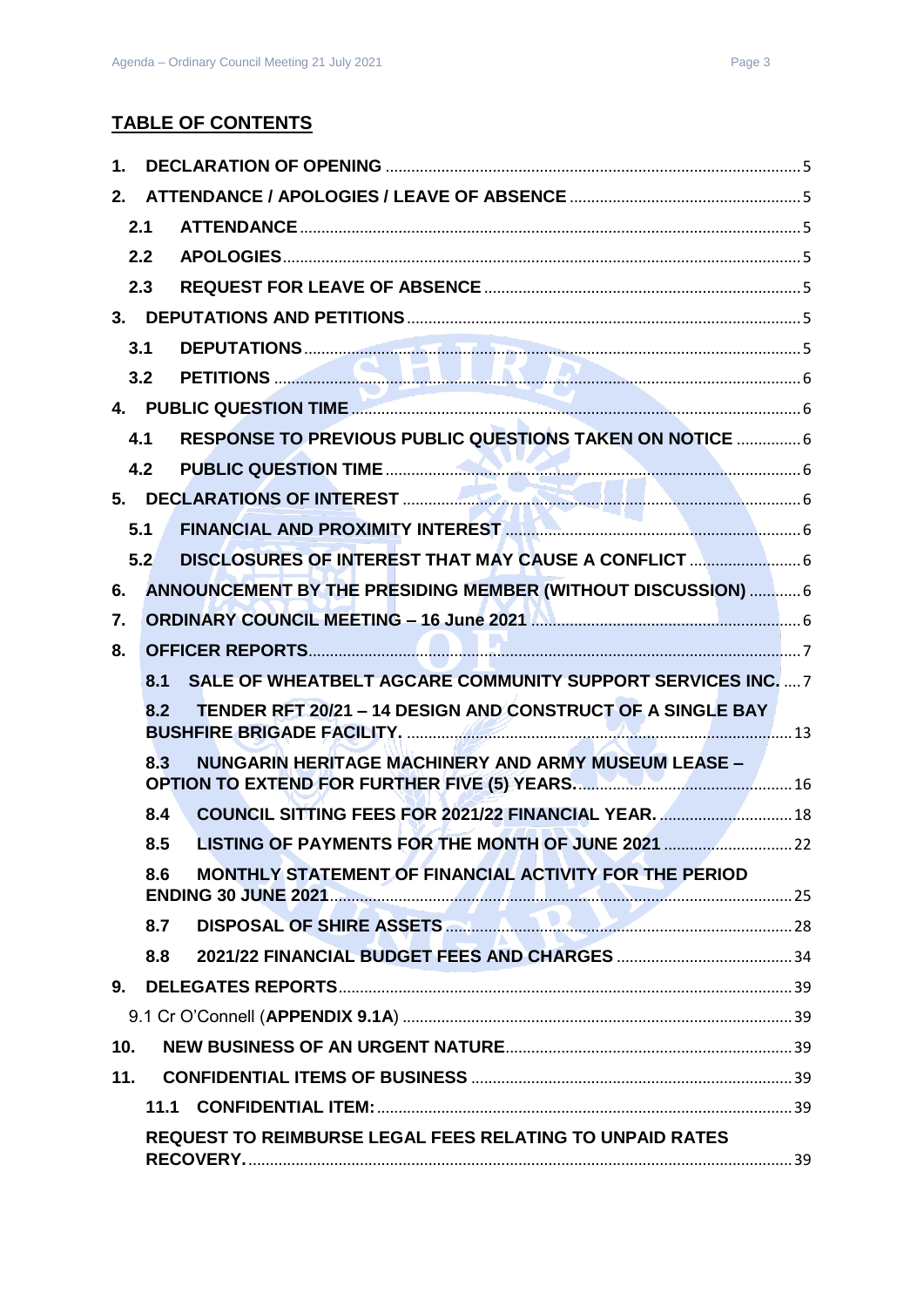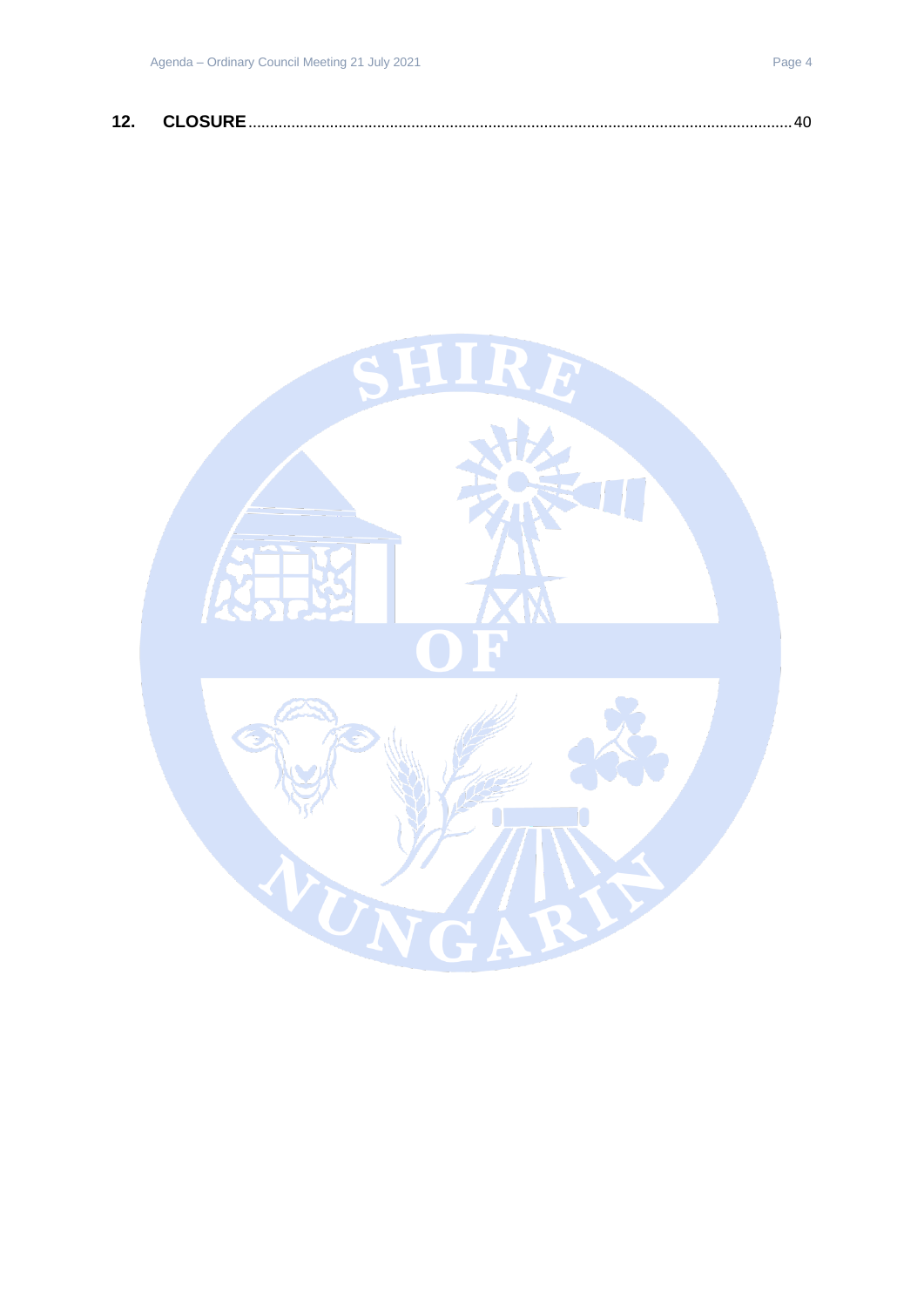.........................

# **AGENDA**

# <span id="page-4-0"></span>**1. DECLARATION OF OPENING**

Council recognises it is permissible to record the Shire's Council and Forum Meetings in the written, sound, vision medium (or any combination of the mediums) when open to the public. However, people who intend to record meetings are requested to inform the Presiding Member of their intention to do so.

The Presiding Member will cause the Affirmation of Civic Duty and Responsibility to be read aloud by a Councillor.

### *Affirmation of Civic Duty and Responsibility*

*I make this Affirmation in good faith on behalf of Councillors and Officers of the Shire of Nungarin. We collectively declare we will duly, faithfully, honestly and with integrity fulfil the duties of our respective office and positions for all the people in the district according to the best of our judgment and ability.*

Acknowledgement of Traditional Custodians

We wish to acknowledge the Traditional Custodians of the land we are meeting on, the Njaki Njaki Nyoongar people, and recognise the contribution of Elders past, present and future.

# <span id="page-4-2"></span><span id="page-4-1"></span>**2. ATTENDANCE / APOLOGIES / LEAVE OF ABSENCE**

# **2.1 ATTENDANCE**

Shire President Cr P de Lacy Deputy Shire President Cr G Coumbe Elected Member Cr RE O'Connell Elected Member Cr K Dayman Elected Member Cr J Davis Elected Member Cr W Lee Elected Member **Cr R Mizia** 

Chief Executive Officer Mr L Long Manager Works & Services Mr C Large

# <span id="page-4-3"></span>**2.2 APOLOGIES**

# **2.3 REQUEST FOR LEAVE OF ABSENCE**

#### <span id="page-4-6"></span><span id="page-4-5"></span><span id="page-4-4"></span>**3. DEPUTATIONS AND PETITIONS**

**3.1 DEPUTATIONS**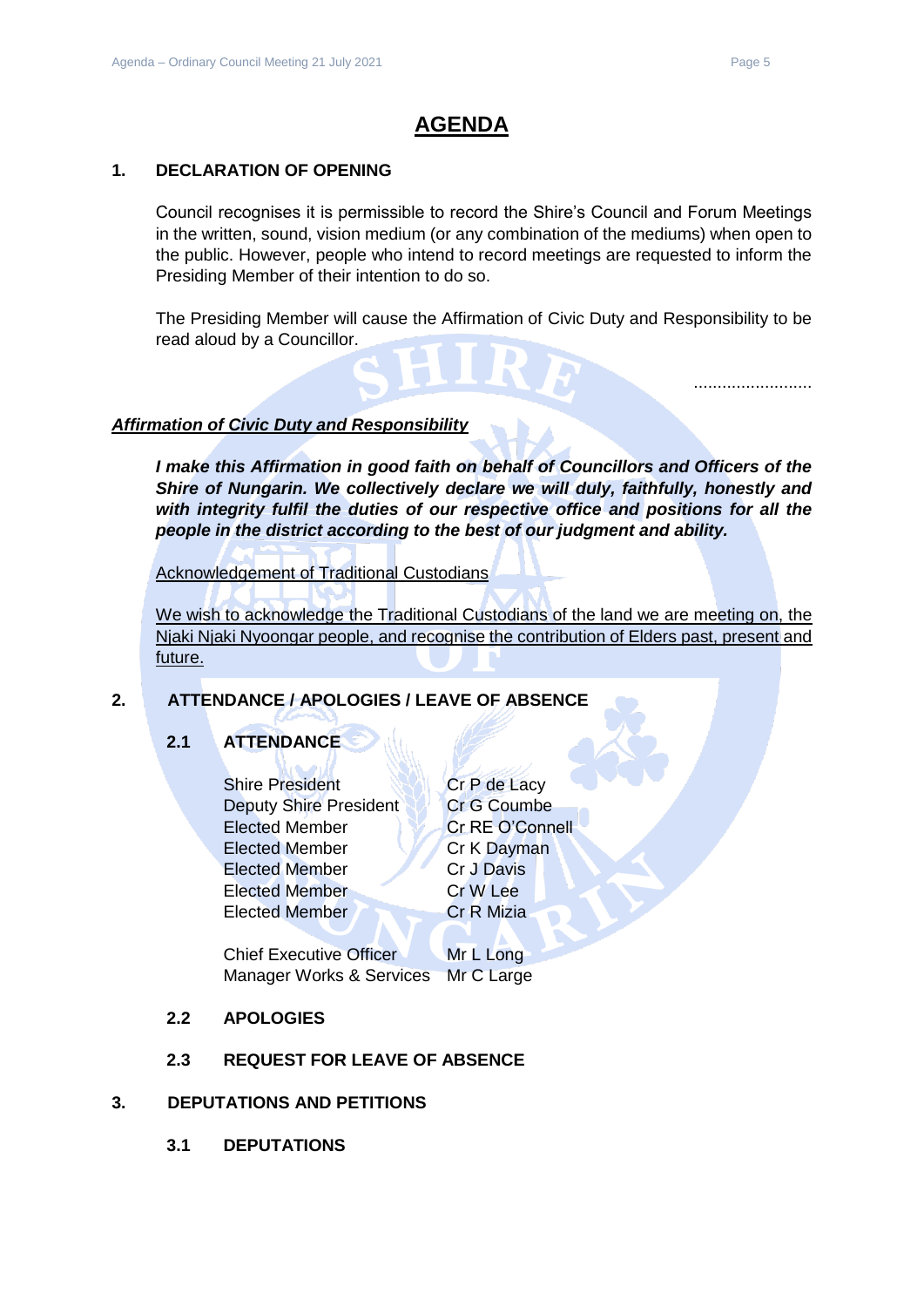# **3.2 PETITIONS**

# <span id="page-5-1"></span><span id="page-5-0"></span>**4. PUBLIC QUESTION TIME**

- a. Public Question Time provides the public with an opportunity to put questions to the Council. Questions should only relate to the business of the Council and should not be a statement or personal opinion.
- b. During the Council meeting, after Public Question Time no member of the public may interrupt the meeting's proceedings or enter into conversation.
- c. Whenever possible, questions should be submitted in writing at least 48 hours prior to the start of the meeting.
- d. All questions should be directed to the President and only questions relating to matters affecting Council may be answered at an Ordinary Council Meeting, and at a Special Council Meeting only questions that relate to the purpose of the meeting may be answered. Questions may be taken on notice and responded to after the meeting, at the discretion of the Presiding Member.
- e. The Presiding member will control Question Time and ensure each person wishing to ask a question states there name and address before asking the question. If the question relates to an item on the agenda, the item number should also be stated. In general, persons seeking to ask questions will be given two (2) minutes within which to address their question to Council. The Presiding Member may shorten or lengthen this time at their discretion.

# <span id="page-5-2"></span>**4.1 RESPONSE TO PREVIOUS PUBLIC QUESTIONS TAKEN ON NOTICE**

**4.2 PUBLIC QUESTION TIME**

# <span id="page-5-5"></span><span id="page-5-4"></span><span id="page-5-3"></span>**5. DECLARATIONS OF INTEREST**

- **5.1 FINANCIAL AND PROXIMITY INTEREST**
- **5.2 DISCLOSURES OF INTEREST THAT MAY CAUSE A CONFLICT**
- <span id="page-5-7"></span><span id="page-5-6"></span>**6. ANNOUNCEMENT BY THE PRESIDING MEMBER (WITHOUT DISCUSSION)**
- <span id="page-5-8"></span>**7. ORDINARY COUNCIL MEETING – 16 June 2021**

# **RECOMMENDATION**

**That the Minutes of the Ordinary Council Meeting held on 16 June 2021 be confirmed as being a true and accurate record.**

| Moved:    | ------------------------- |
|-----------|---------------------------|
| Seconded: |                           |

**..........................**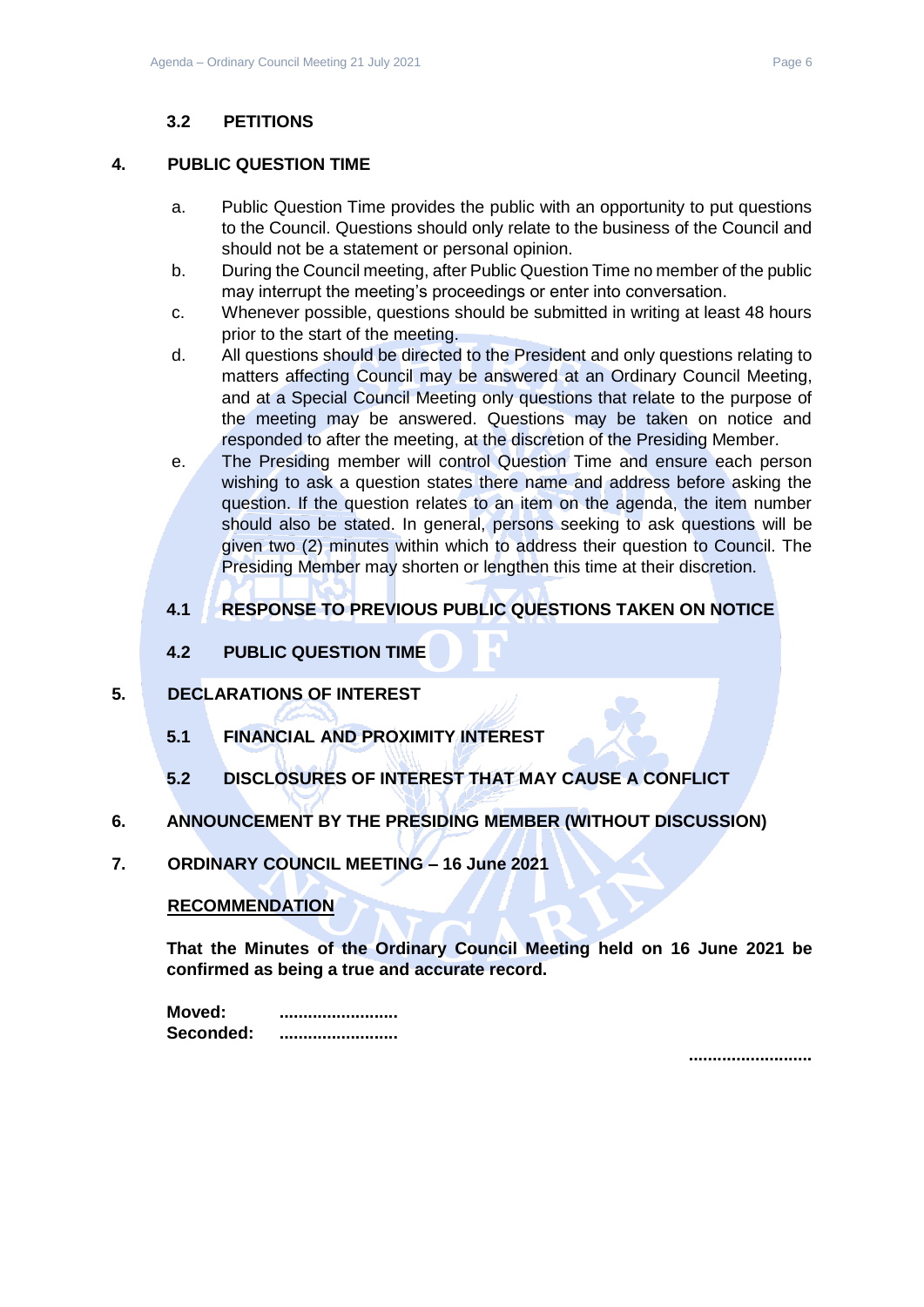#### <span id="page-6-0"></span>**8. OFFICER REPORTS**

<span id="page-6-1"></span>

| SALE OF WHEATBELT AGCARE COMMUNITY SUPPORT SERVICES INC.<br>8.1 |                                                 |  |
|-----------------------------------------------------------------|-------------------------------------------------|--|
| File Ref:                                                       |                                                 |  |
| <b>Previous Item Ref:</b>                                       | Nil                                             |  |
| <b>Applicant:</b>                                               | Nil                                             |  |
| <b>Author and Title:</b>                                        | Leonard Long, Chief Executive Officer           |  |
| <b>Declaration of Interest:</b>                                 | Nil                                             |  |
| <b>Voting Requirements</b>                                      | Simple Majority                                 |  |
| <b>Attachment Number:</b>                                       | Attachment 8.1A - Correspondence from Wheatbelt |  |
|                                                                 | Agcare                                          |  |

#### **RECOMMENDATION:**

**That Council:**

- **1. Approves the sale of the 2016 Holden Captiva 5LS (FWD) Auto 4D Wagon 4 Cylinder currently leased to the Wheatbelt Agcare Community Support Services Inc, to the Wheatbelt Agcare Community Support Services Inc for \$8,500.**
- **2. Advises the Chief Executive Officer that the funds received from the sale of the vehicle in (1) above be placed in the GL 11102020 Plant Reserve.**

| Moved:    |
|-----------|
| Seconded: |

**Moved: ......................... Seconded: .........................**

### **IN BRIEF**

The Shire has received a request from the Wheatbelt Agcare Community Support Services Inc. to purchase the vehicle currently supplied to them through the Shire.

#### **BACKGROUND**

The Shire has since approximately 2001 provided a vehicle to the Wheatbelt Agcare Community Support Services Inc (Agcare). Earlier in the year the Agcare requested to replace the vehicle.

Based on the kilometres the vehicle travels and to optimise the trade in value, the vehicle has been earmarked to be replaced every 3 years.

The replacement of the vehicle has been factored in to the "plant replacement program" and is due to be replaced with a Toyota Rav 4 2WD GX in the 2021/22 financial year.

#### **REPORT DETAIL**

Currently the Agcare leases the 2016 Holden Captiva for \$570 (excl GST) per month. The vehicle is to be replaced with a Toyota Rav4 with the lease cost is proposed to increase to \$920 (excl GST).

**..........................**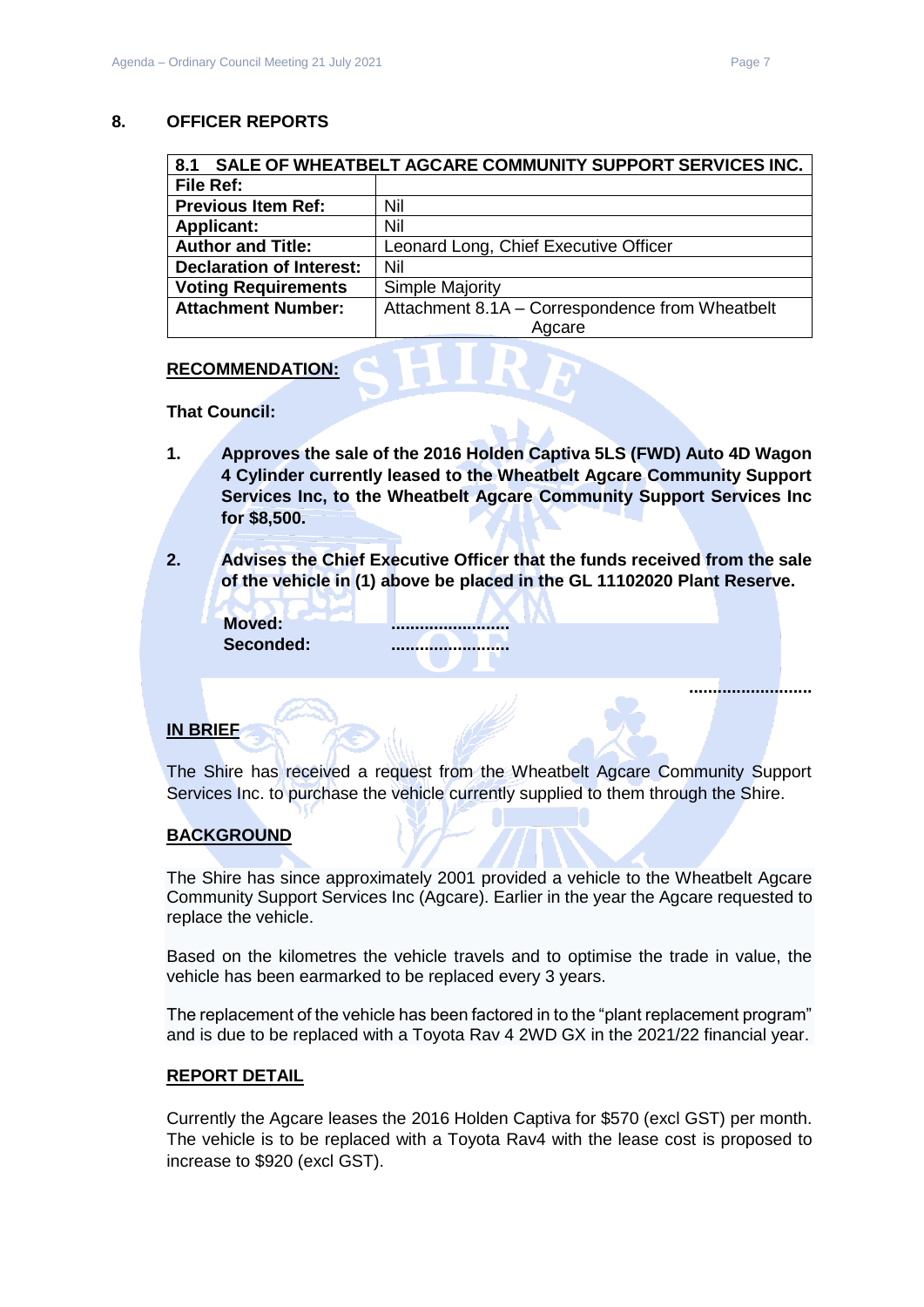The purchase of the Toyota Rav4 includes the trade-in of the 2016 Holden Captiva. The trade-in value of the 2016 Holden Captiva as provided by a Toyota dealership is \$8,500.

To mitigate the depreciation of plant which includes light vehicles it is imperative to replace plant at the optimal time to ensure the best value for money. By replacing plant at the optimal time will assist the Shire in reaching the Department of Local Government, Sport and Cultural Industries ratio benchmark. Every year local governments are audited by the Office of the Auditor General which audit includes the assessment of inter alia the Asset Consumption Ratio.

Due to Holden exiting Australia the resell value of second-hand Holden's have plummeted. Should Council retain the vehicle on its register the depreciation would increase dramatically and may impact negatively on the relevant ratio. For this reason, it was decided to replace the Holden with a Toyota which is know to hold its value better than most vehicles.

However, the sale of the vehicle to Agcare would result in the vehicle being removed from the Shire register and would no longer be included in any depreciation calculations.

# **SHIRE OF NUNGARIN COMMUNITY STRATEGIC PLAN 2023**

| <b>Focus Area</b> | Civic Leadership                                                                           |
|-------------------|--------------------------------------------------------------------------------------------|
| <b>Aspiration</b> | A strong local democracy with an actively engaged community and<br>effective partnerships. |
| <b>Objective</b>  | 1. Commit to the provision of essential and non-essential services<br>in the community.    |

# **OTHER STRATEGIC LINKS**

Nil

# **STATUTORY ENVIRONMENT**

*Local Government Act 1995*

- *3.58. Disposing of property*
	- *(1) In this section —*

*dispose includes to sell, lease, or otherwise dispose of, whether absolutely or not;*

*property includes the whole or any part of the interest of a local government in property, but does not include money.*

- *(2) Except as stated in this section, a local government can only dispose of property to —*
	- *(a) the highest bidder at public auction; or*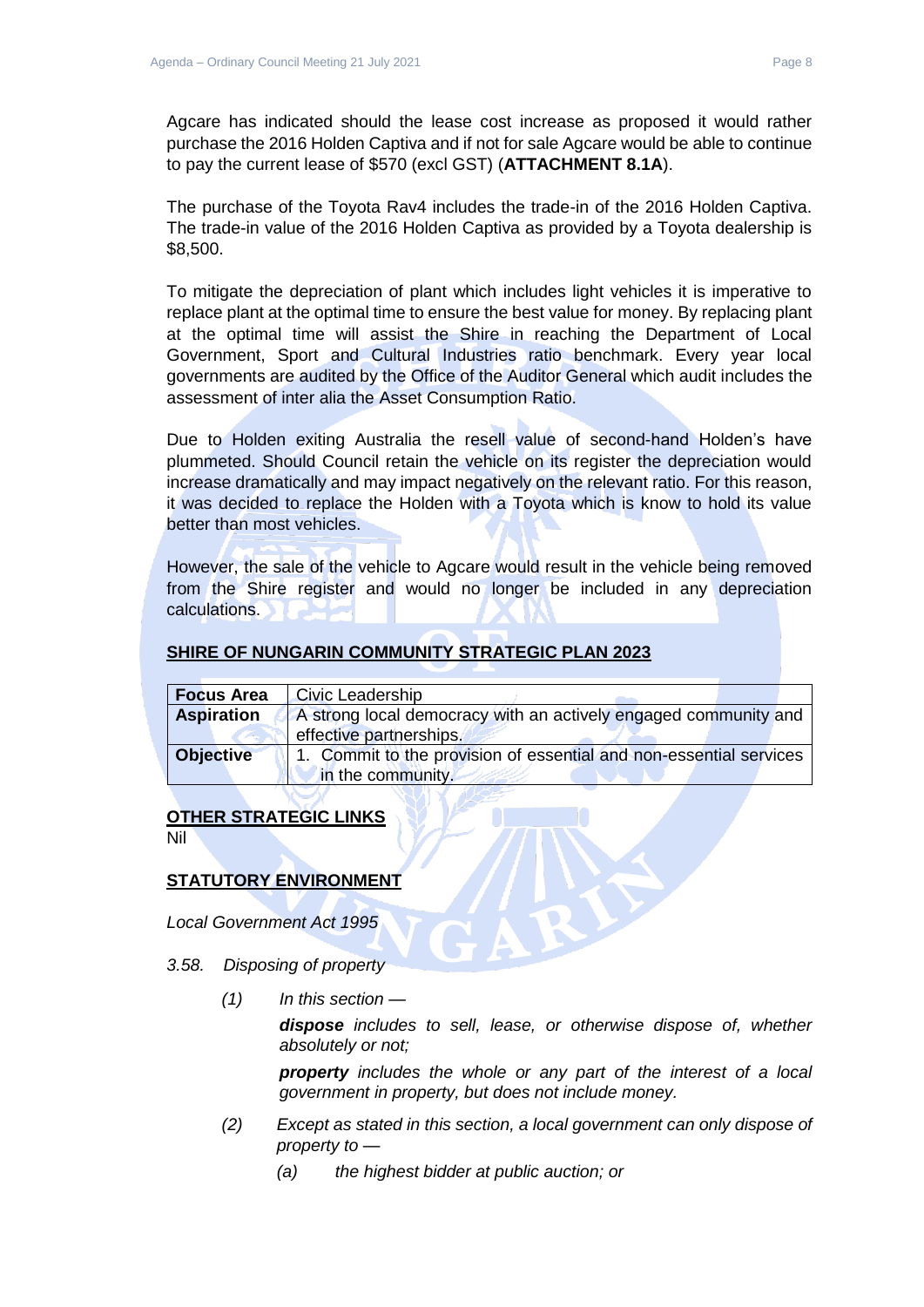- *(3) A local government can dispose of property other than under subsection (2) if, before agreeing to dispose of the property —*
	- *(a) it gives local public notice of the proposed disposition —*
		- *(i) describing the property concerned; and*
		- *(ii) giving details of the proposed disposition; and*
		- *(iii) inviting submissions to be made to the local government before a date to be specified in the notice, being a date not less than 2 weeks after the notice is first given;*
	- *and*
	- *(b) it considers any submissions made to it before the date specified in the notice and, if its decision is made by the council or a committee, the decision and the reasons for it are recorded in the minutes of the meeting at which the decision was made.*
- *(4) The details of a proposed disposition that are required by subsection (3)(a)(ii) include —*
	- *(a) the names of all other parties concerned; and*
	- *(b) the consideration to be received by the local government for the disposition; and*
		- *(c) the market value of the disposition —*
			- *(i) as ascertained by a valuation carried out not more than 6 months before the proposed disposition; or*
			- *(ii) as declared by a resolution of the local government on the basis of a valuation carried out more than 6 months before the proposed disposition that the local government believes to be a true indication of the value at the time of the proposed disposition.*
- *(5) This section does not apply to —*
	- *(a) a disposition of an interest in land under the Land Administration Act 1997 section 189 or 190; or*
	- *(b) a disposition of property in the course of carrying on a trading undertaking as defined in section 3.59; or*
	- *(c) anything that the local government provides to a particular person, for a fee or otherwise, in the performance of a function that it has under any written law; or*
	- *(d) any other disposition that is excluded by regulations from the application of this section.*

*Local Government (Functions and General) Regulations 1996*

- *30. Dispositions of property excluded from Act s. 3.58*
	- *(1) A disposition that is described in this regulation as an exempt disposition is excluded from the application of section 3.58 of the Act.*
	- *(2) A disposition of land is an exempt disposition if —*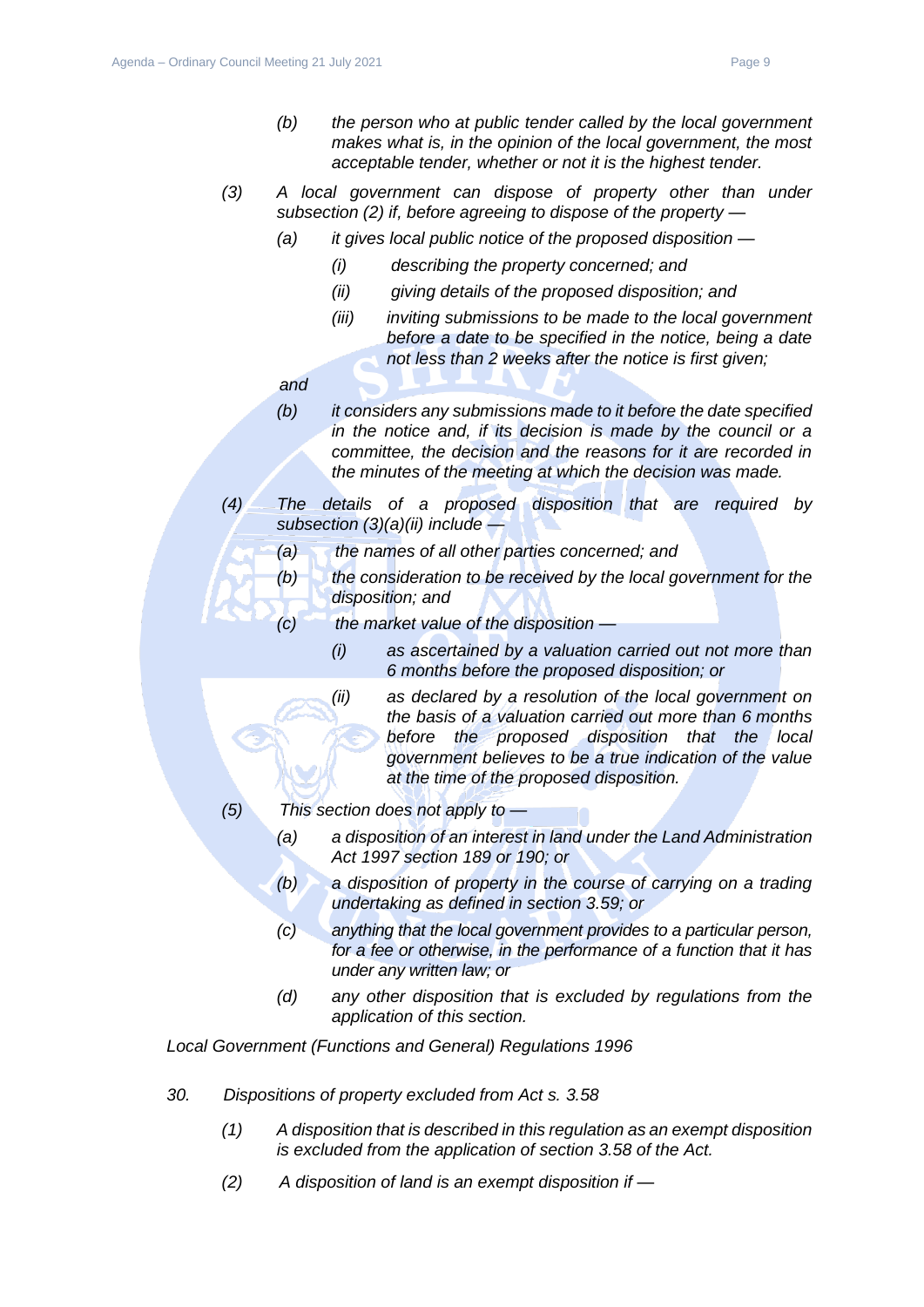- *(a) the land is disposed of to an owner of adjoining land (in this paragraph called the transferee) and —*
	- *(i) its market value is less than \$5 000; and*
	- *(ii) the local government does not consider that ownership of the land would be of significant benefit to anyone other than the transferee;*
	- *or*
- *(b) the land is disposed of to a body, whether incorporated or not —*
	- *(i) the objects of which are of a charitable, benevolent, religious, cultural, educational, recreational, sporting or other like nature; and*
	- *(ii) the members of which are not entitled or permitted to receive any pecuniary profit from the body's transactions;*
	- *or*
- *(c) the land is disposed of to —*
	- *(i) the Crown in right of the State or the Commonwealth; or*
	- *(ii) a department, agency, or instrumentality of the Crown in right of the State or the Commonwealth; or*
	- *(iii) another local government or a regional local government; or*
- *(d) it is the leasing of land to an employee of the local government for use as the employee's residence; or*
- *(e) it is the leasing of land for a period of less than 2 years during all or any of which time the lease does not give the lessee the exclusive use of the land; or*
- *(f) it is the leasing of land to a person registered under the Health Practitioner Regulation National Law (Western Australia) in the medical profession to be used for carrying on his or her medical practice; or*
- *(g) it is the leasing of residential property to a person.*
- *(2a) A disposition of property is an exempt disposition if the property is disposed of within 6 months after it has been —*
	- *(a) put out to the highest bidder at public auction, in accordance with section 3.58(2)(a) of the Act, but either no bid is made or any bid made does not reach a reserve price fixed by the local government; or*
	- *(b) the subject of a public tender process called by the local government, in accordance with section 3.58(2)(b) of the Act, but either no tender is received or any tender received is unacceptable; or*
	- *(c) the subject of Statewide public notice under section 3.59(4) of the Act, and if the business plan referred to in that notice described the property concerned and gave details of the proposed disposition including —*
		- *(i) the names of all other parties concerned; and*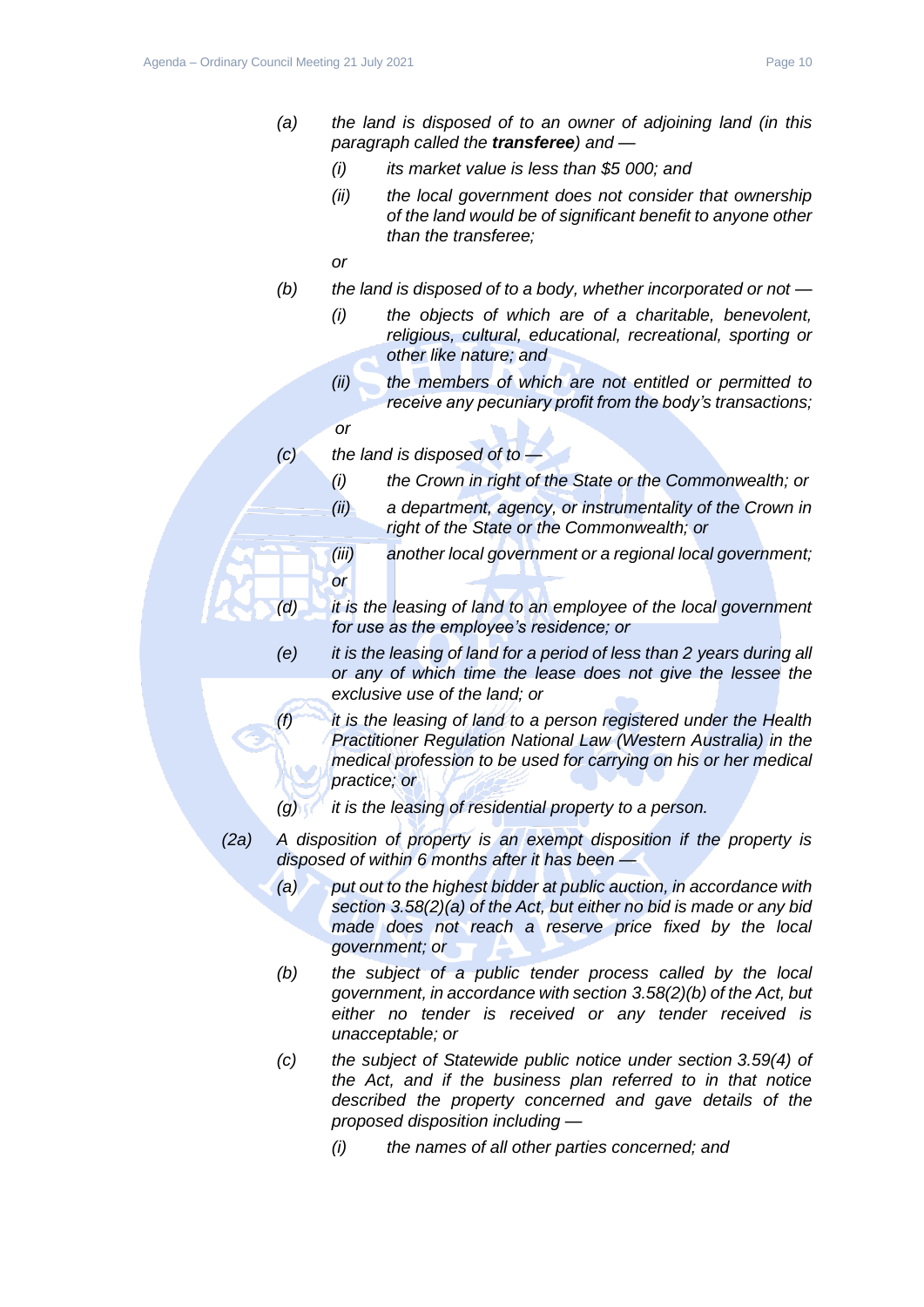- *(ii) the consideration to be received by the local government for the disposition; and*
- *(iii) the market value of the disposition as ascertained by a valuation carried out not more than 12 months before the proposed disposition.*
- *(2b) Details of a disposition of property under subregulation (2a) must, for a period of 1 year beginning on the day of the initial auction or tender —*
	- *(a) be made available for public inspection; and*
	- *(b) be published on the local government's official website.*
- *(3) A disposition of property other than land is an exempt disposition if —*
	- *(a) its market value is less than \$20 000; or*
	- *(b) the entire consideration received by the local government for the disposition is used to purchase other property, and where the total consideration for the other property is not more, or worth more, than \$75 000.*

# **SUSTAINABILITY AND RISK CONSIDERATIONS**

*Economic - (Impact on the Economy of the Shire and Region)* Nil

*Social - (Quality of life to community and/or affected landowners)* Nil

#### *Policy Implications* Nil

#### **Risk Management Implications**

| <b>Risk Level</b> | <b>Comment</b>                                                          |
|-------------------|-------------------------------------------------------------------------|
| Moderate          | Retaining the vehicle on the Council register necessitates that it gets |
|                   | replaced to ensure best value for money. Not replacing or selling the   |
|                   | vehicle may have a negative impact on the Asset Consumption             |
|                   | Ratio.                                                                  |

# **CONSULTATION**

WALGA Governance Team

# **RESOURCE IMPLICATIONS**

#### **Financial**

Should Council resolve to sell the vehicle to Agcare the funds should be placed in the Plant Reserve.

#### **Workforce**

Nil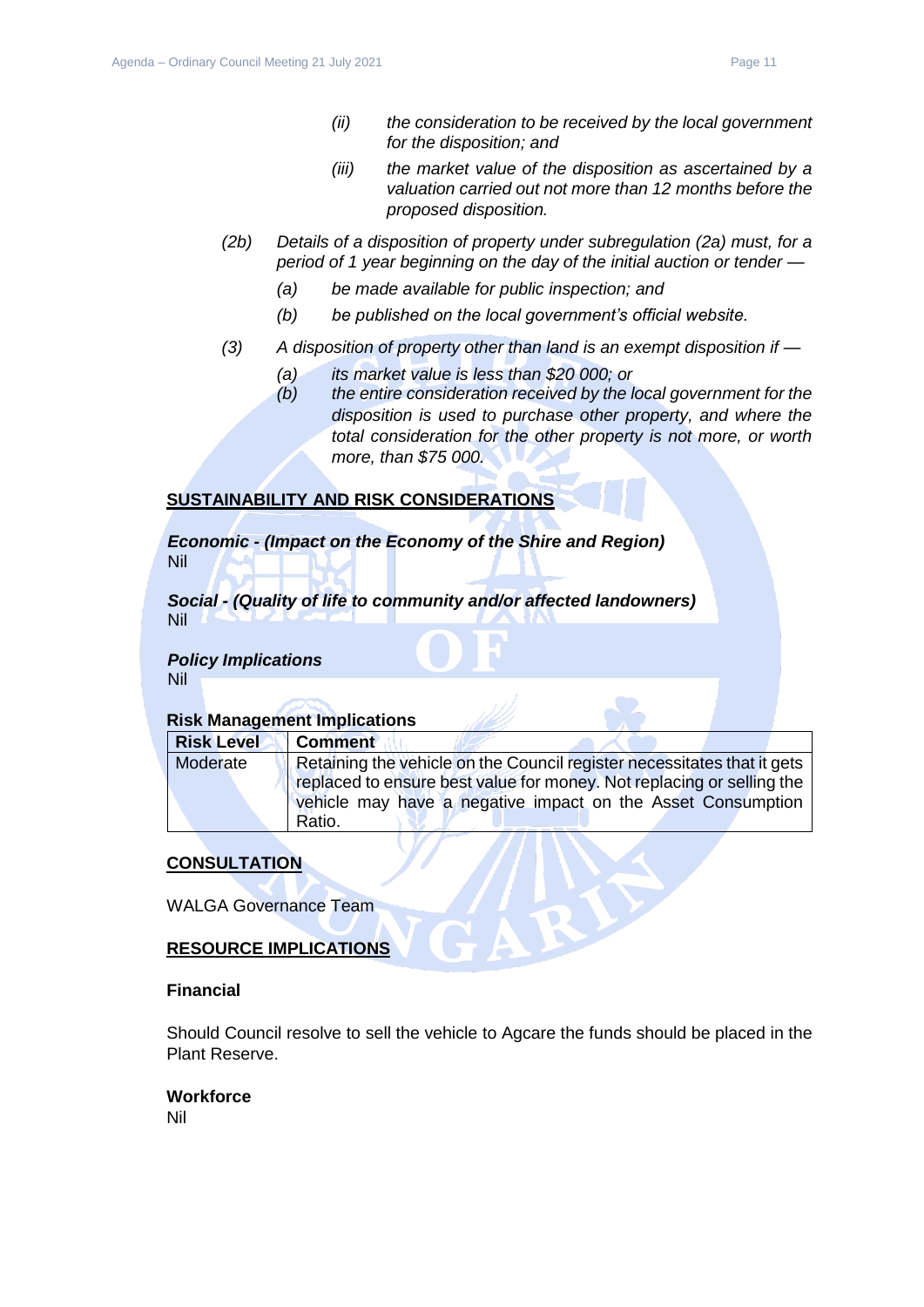#### **OPTIONS**

Council has the option of:

- 1. Accepting the officer's recommendation.
- 2. Amending the officer's recommendation.

#### **CONCLUSION**

The sale of the vehicle directly to Agcare will be compliant with the relevant act and regulation due to the value of the vehicle being determined to be less than \$20,000.

Further, the sale or replacement of the vehicle will have a positive impact on the Shire's Asset Consumption Ratio which forms part of the annual audit. In addition, the sale of the vehicle has a positive impact on the endorsed 'plant replacement program', and enables the possible purchase of a mini excavator brought forward without a financial impact on the proposed minimal annual reserve transfer.

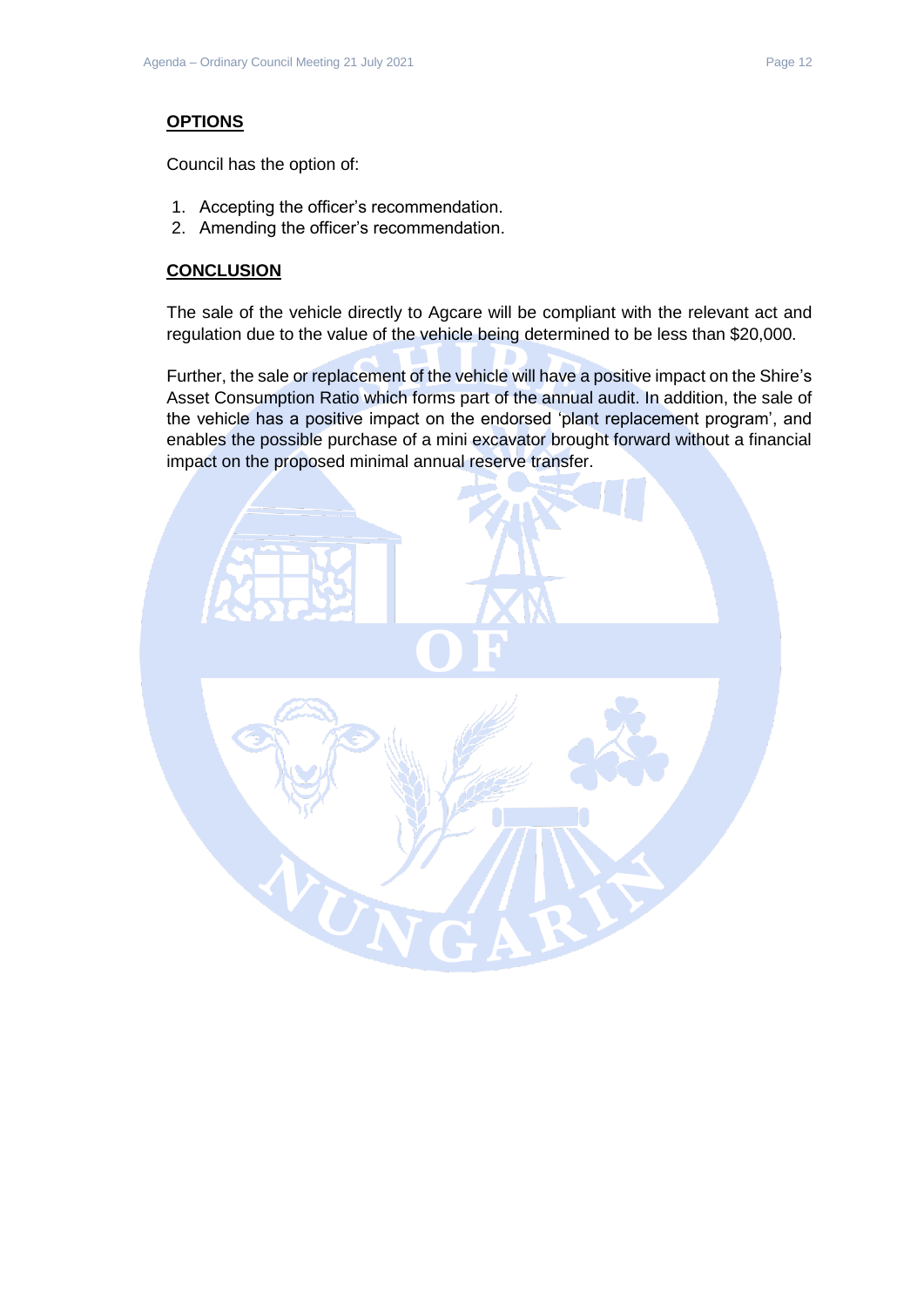<span id="page-12-0"></span>

| TENDER RFT 20/21 - 14 DESIGN AND CONSTRUCT OF A SINGLE BAY<br>8.2 |                                                      |  |
|-------------------------------------------------------------------|------------------------------------------------------|--|
| <b>BUSHFIRE BRIGADE FACILITY.</b>                                 |                                                      |  |
| File Ref:                                                         | 161004.8                                             |  |
| <b>Previous Item Ref:</b>                                         | Nil                                                  |  |
| <b>Applicant:</b>                                                 | Nil                                                  |  |
| <b>Author and Title:</b>                                          | Leonard Long, Chief Executive Officer                |  |
| <b>Declaration of Interest:</b>                                   | Nil                                                  |  |
| <b>Voting Requirements</b>                                        | <b>Simple Majority</b>                               |  |
| <b>Attachment:</b>                                                | Attachment 8.2A - Confidential Assessment of Tenders |  |

#### **RECOMMENDATION**

**That Council:**

- **1. Award Tender 20/21 – 14 for the Design and Construct of a single bay Bushfire Brigade Facility on portion of Lot 150 Danberrin Road (Depot location) to Molivi Construction Pty Ltd.**
- **2. Authorises the Chief Executive Officer to sign the construction contract between the Shire of Nungarin and Molivi Construction Pty Ltd.**

| <b>Moved:</b><br>Seconded: | <br> |  |
|----------------------------|------|--|
|                            |      |  |
| ----                       |      |  |

#### **IN BRIEF**

Council is requested to consider the awarding of the Design and Construct tender relating to the construction of a single bay Bushfire Brigade Facility to Molivi Construction Pty Ltd.

# **BACKGROUND**

Council obtained a grant through the Department of Fire and Emergency Services (DFES) for the construction of a single bay Bushfire Brigade Facility.

Lange Consulting & Software (WALGA preferred providers) were engaged to run the tender process. The tender was advertised in the West Australian with an initial closure date of 7 June 2021. However, the initial closure date was extended until 10 June 2021 to make allowance for the Public Holiday on 7 June 2021.

#### **REPORT DETAIL**

As indicated above the tender closed on 10 June 2021, with three (3) submissions received:

- Molivi Construction Pty Ltd;
- Stallion Building Co Pty Ltd; and
- CMA Contracting Pty Ltd.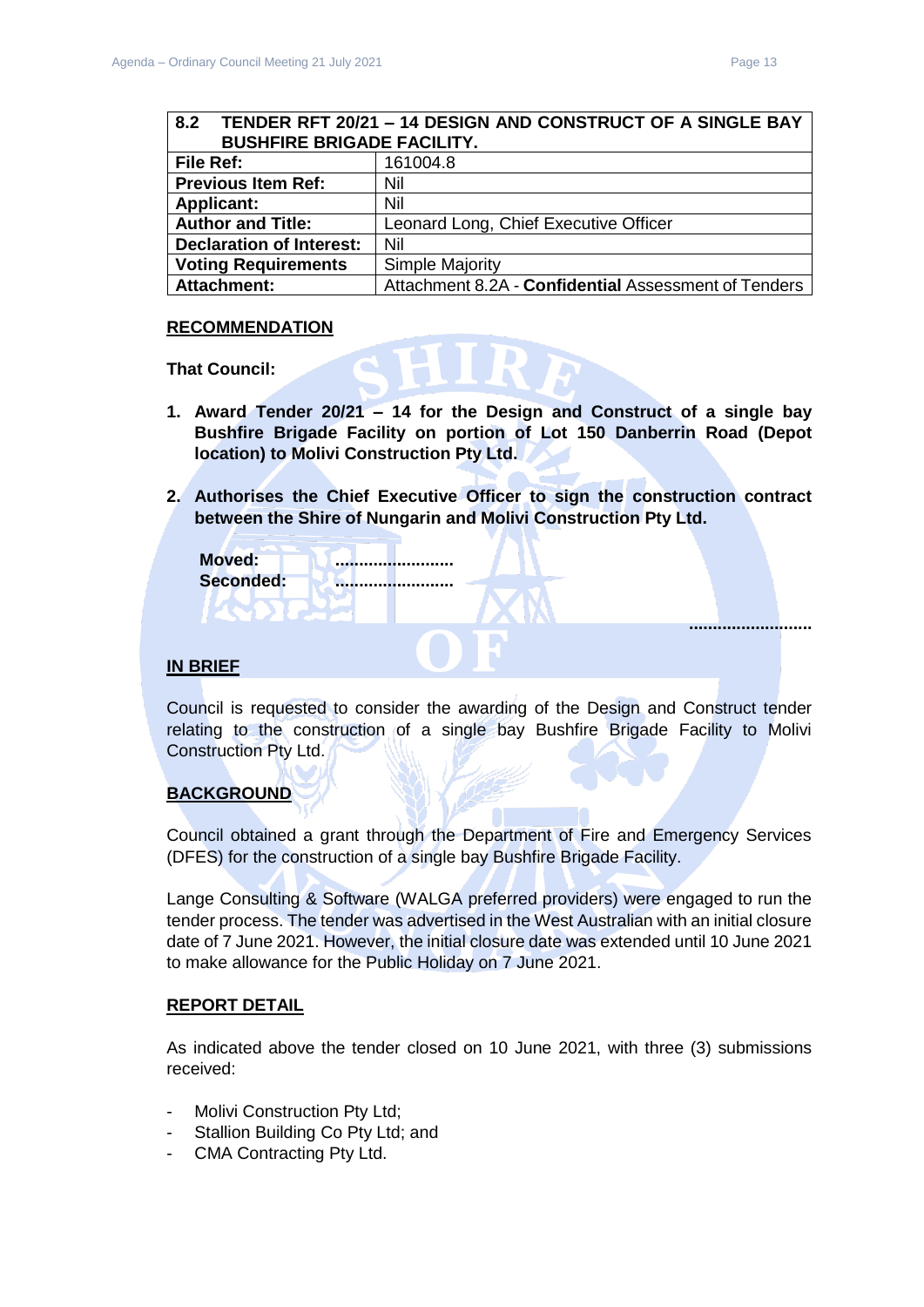The evaluation panel for the tender consisted of:

- Chief Executive Officer:
- Manager Works and Services; and
- Lange Consulting & Software.

The evaluation of each tender considered:

- Compliance Criteria;
- Qualitative Criteria;
- Value for Money;
- Price Attribute, which included:
	- o Regional Price Preference; and
	- o Risk Assessment.

The Qualitative Criteria evaluated the following aspects of the tender:

- Relevant Experience 50%
- Methodology 30%
- Resources 20%
- Safety Management Non-weighted
- 

Price Non-weighted

Following the assessment of each of the tender submissions, the aggregate scores are as follows:

- Molivi Construction Pty Ltd 100% Stallion Building CO. Pty Ltd 90%
- CMA Contracting Pty Ltd 84%

# **SHIRE OF NUNGARIN COMMUNITY STRATEGIC PLAN 202**

| <b>Focus Area</b> | <b>Civic Leadership</b>                                                                    |
|-------------------|--------------------------------------------------------------------------------------------|
| <b>Aspiration</b> | A strong local democracy with an actively engaged community and<br>effective partnerships. |
| <b>Objective</b>  | A Shire that prospers through partnerships and good governance.                            |

# **OTHER STRATEGIC LINKS**

Nil

# **STATUTORY ENVIRONMENT**

- *Local Government Act 1995*

# **SUSTAINABILITY AND RISK CONSIDERATIONS**

**Economic – (Impact on the Economy of the Shire and Region)** Nil

**Social – (Quality of life to community and / or affected land owners)** Nil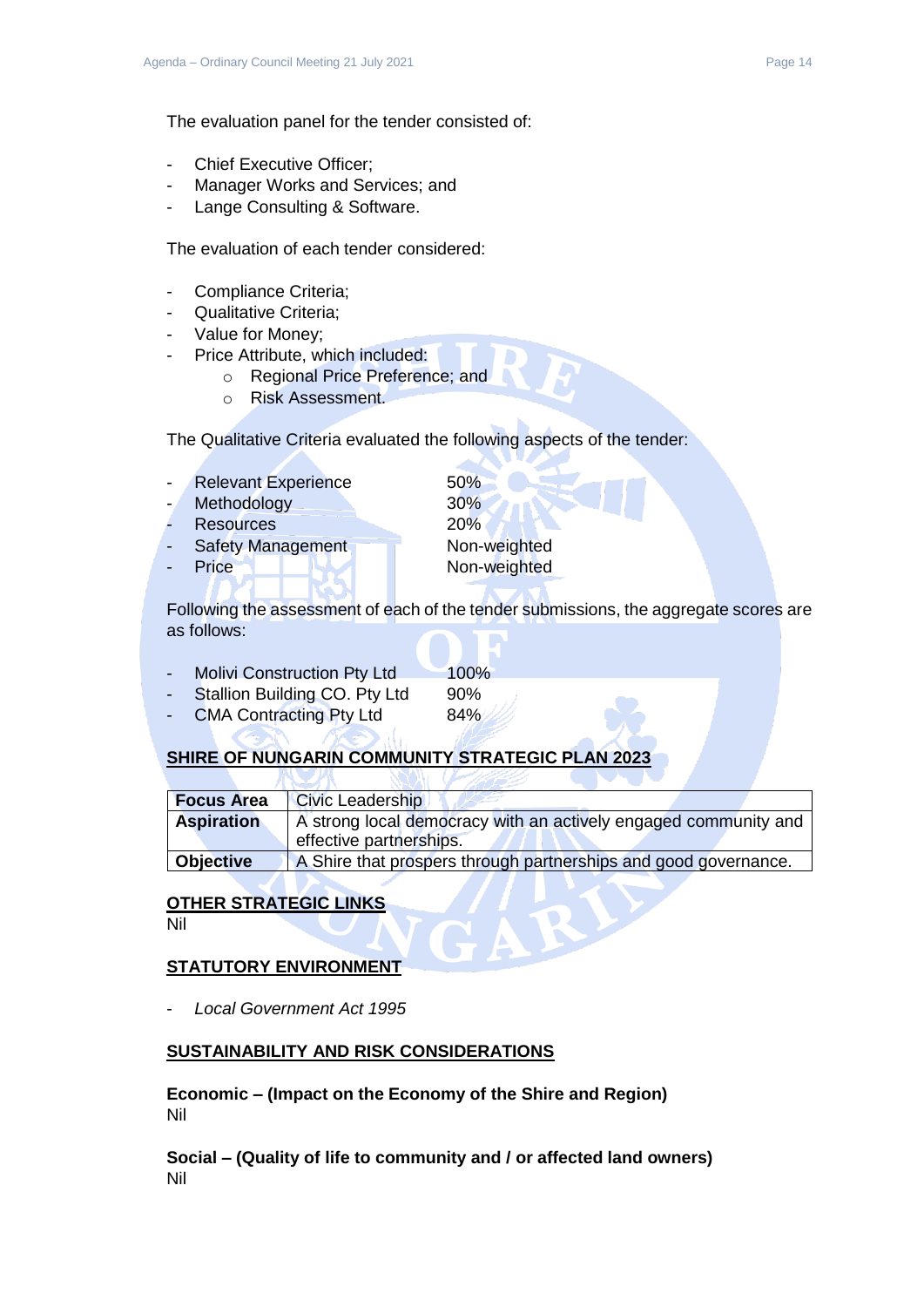#### **Policy Implications**

Policy 1.19 Local Purchasing Policy

#### **Risk Management Implications**

| Risk Level  | <b>Comment</b>                                                        |
|-------------|-----------------------------------------------------------------------|
| <b>High</b> | Should Council not resolve to award the tender the Shire risks losing |
|             | the grant funding provided by DFES.                                   |

#### **CONSULTATION**

Department of Fire and Emergency (DFES)

### **RESOURCE IMPLICATIONS**

#### **Financial**

The tender price is more than what has been originally approved by DFES. Discussion with DFES has confirmed DFES will cover the additional cost to meet the overall cost of the project. However, it must be noted additional cost incurred above the tender price will not automatically be covered by DFES.

#### **Workforce**

The Chief Executive Officer will be involved throughout the contract management.

#### **CONCLUSION**

Whilst each one of the three (3) tenderers are well capable of undertaking the construction of the facility. Molivi Construction Pty Ltd has scored the highest and has the lowest price. In addition, Molivi is experienced in the construction of similar facilities in the wheatbelt area and understand the complexities of undertaking remote construction.

It is anticipated that the facility will reach practical completion by the end of 2021 or early 2022.

UNG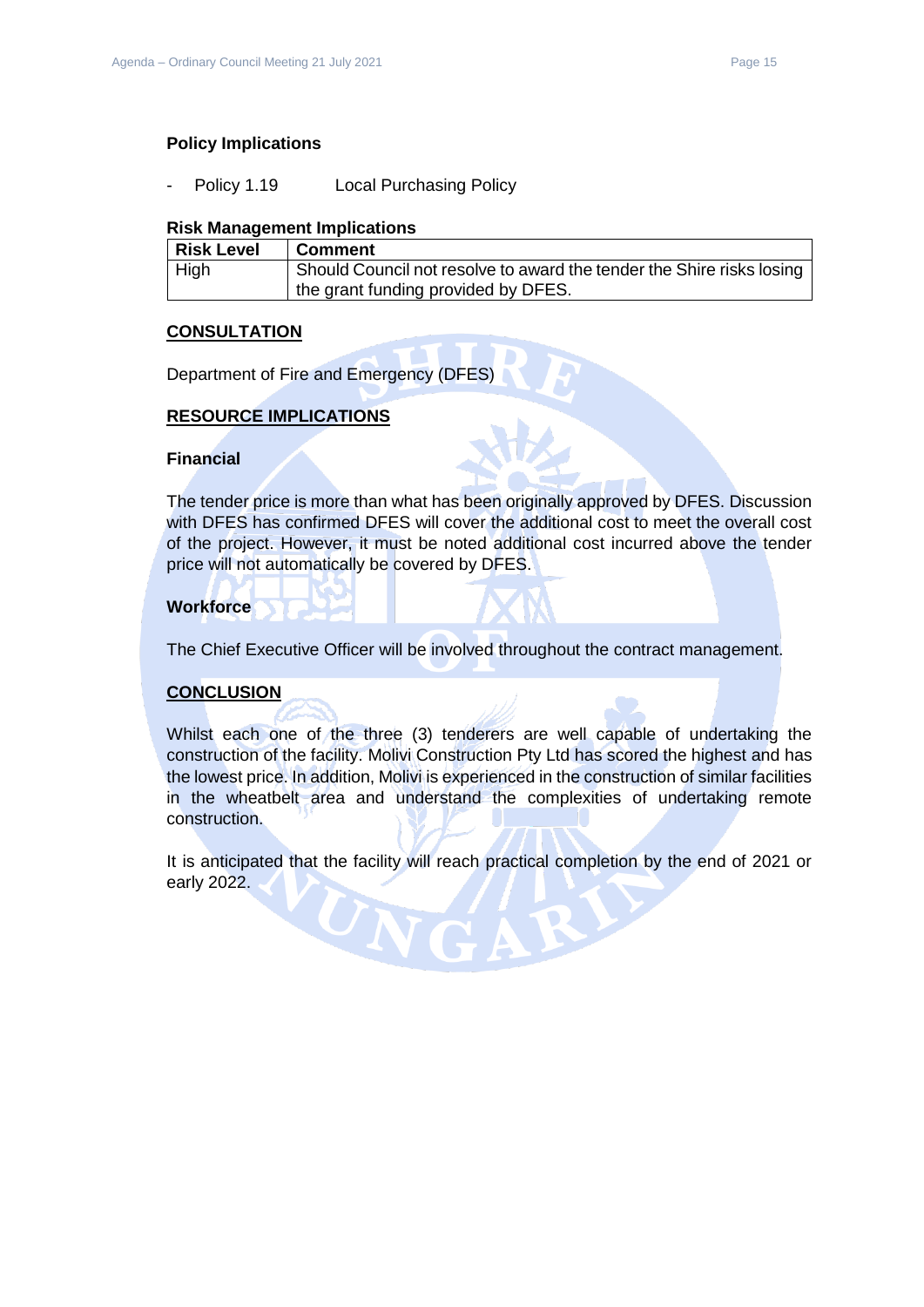<span id="page-15-0"></span>

| 8.3                                                               | NUNGARIN HERITAGE MACHINERY AND ARMY MUSEUM LEASE - |  |  |  |  |
|-------------------------------------------------------------------|-----------------------------------------------------|--|--|--|--|
|                                                                   | <b>OPTION TO EXTEND FOR FURTHER FIVE (5) YEARS.</b> |  |  |  |  |
| File Ref:                                                         | 41080 / 111202                                      |  |  |  |  |
| <b>Previous Item Ref:</b>                                         | Nil                                                 |  |  |  |  |
| <b>Applicant:</b><br>Nil                                          |                                                     |  |  |  |  |
| <b>Author and Title:</b><br>Leonard Long, Chief Executive Officer |                                                     |  |  |  |  |
| Nil<br><b>Declaration of Interest:</b>                            |                                                     |  |  |  |  |
| <b>Voting Requirements</b>                                        | Simple Majority                                     |  |  |  |  |
| <b>Attachment:</b>                                                | Nil                                                 |  |  |  |  |

#### **RECOMMENDATION**

**That Council:**

- **1. Extends the Nungarin Heritage Machinery and Army Museum lease for a further five (5) years (ending September 2026).**
- **2. Authorises the Chief Executive Officer to sign the Lease Agreement.**
- **3. Authorises the use of the Shire of Nungarin Common Seal on the Lease Agreement.**

| <b>Moved:</b><br>Seconded: | <br><u></u> |  |  |  |
|----------------------------|-------------|--|--|--|
|                            |             |  |  |  |

#### **IN BRIEF**

A lease between Council and the Nungarin Heritage Machinery and Army Museum was signed on 1 September 2016 for a five-year period. The lease provides the Nungarin Heritage Machinery and Army Museum the option of a further five-year lease.

Council is requested to authorise the Chief Executive Officer to enter a further five term with the Nungarin Heritage Machinery and Army Museum.

# **BACKGROUND**

The Nungarin Heritage Machinery and Army Museum represents the military history of Nungarin and is an icon in the Wheatbelt region.

#### **REPORT DETAIL**

The Nungarin Heritage Machinery and Army Museum is an important addition to the economy of the Town by attracting large numbers of visitors to the Town.

The extension of the lease will provide certainty to the museum committee members allowing them to undertake forward planning.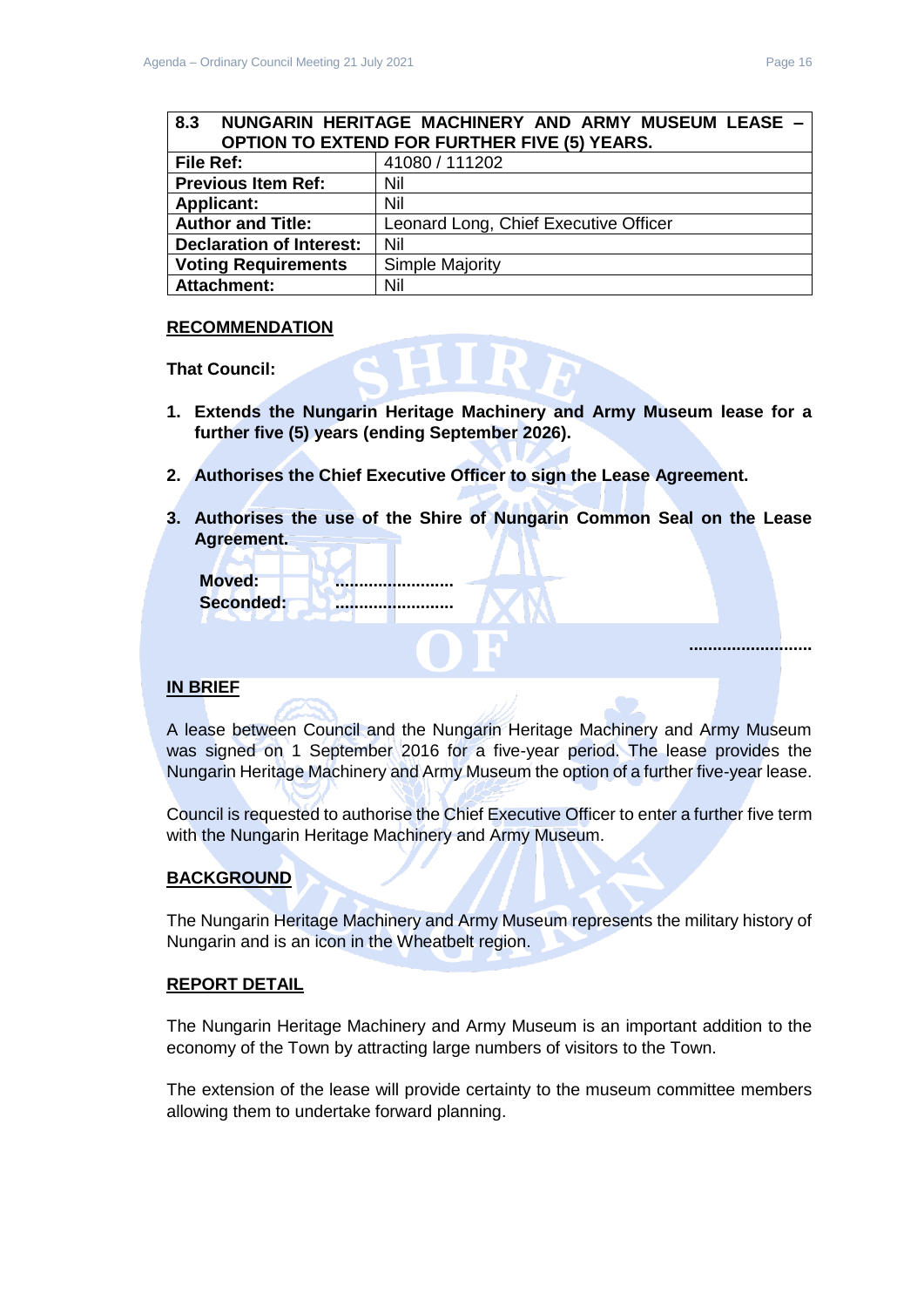# **SHIRE OF NUNGARIN COMMUNITY STRATEGIC PLAN 2023**

| Focus Area        | Economic                                                                                                                        |  |  |  |  |
|-------------------|---------------------------------------------------------------------------------------------------------------------------------|--|--|--|--|
| <b>Aspiration</b> | A diverse business environment with equitable telecommunications<br>and infrastructure. We are uniquely Nungarin in providing a |  |  |  |  |
|                   | memorable visitor experience.                                                                                                   |  |  |  |  |
| Objective         | Promote and develop a thriving tourism sector.                                                                                  |  |  |  |  |

#### **OTHER STRATEGIC LINKS**

Nil

#### **STATUTORY ENVIRONMENT**

Nil

# **SUSTAINABILITY AND RISK CONSIDERATIONS**

#### **Economic – (Impact on the Economy of the Shire and Region)**

The entering of an extended lease will allow the Nungarin Heritage Machinery and Army Museum to continue with their visitor attraction incentives which will have a positive impact on the economy of the Shire.

# **Social – (Quality of life to community and / or affected land owners)**

Nil

# **Policy Implications**

Nil

# **Risk Management Implications**

| <b>Risk Level</b>                            | <b>Comment</b>                                               |  |  |  |
|----------------------------------------------|--------------------------------------------------------------|--|--|--|
| High                                         | Not entering into a lease agreement risks the closure of the |  |  |  |
| Nungarin Heritage Machinery and Army Museum. |                                                              |  |  |  |

# **CONSULTATION**

Nil

#### **RESOURCE IMPLICATIONS**

**Financial**

A rent and administration fee of \$100 per annum, like that of the Community Resource Centre is recommended.

# **Workforce**

Nil

#### **CONCLUSION**

The Nungarin Heritage Machinery and Army Museum is an important icon not only in the Shire but the entire region and plays an important role in the economic development of the Shire.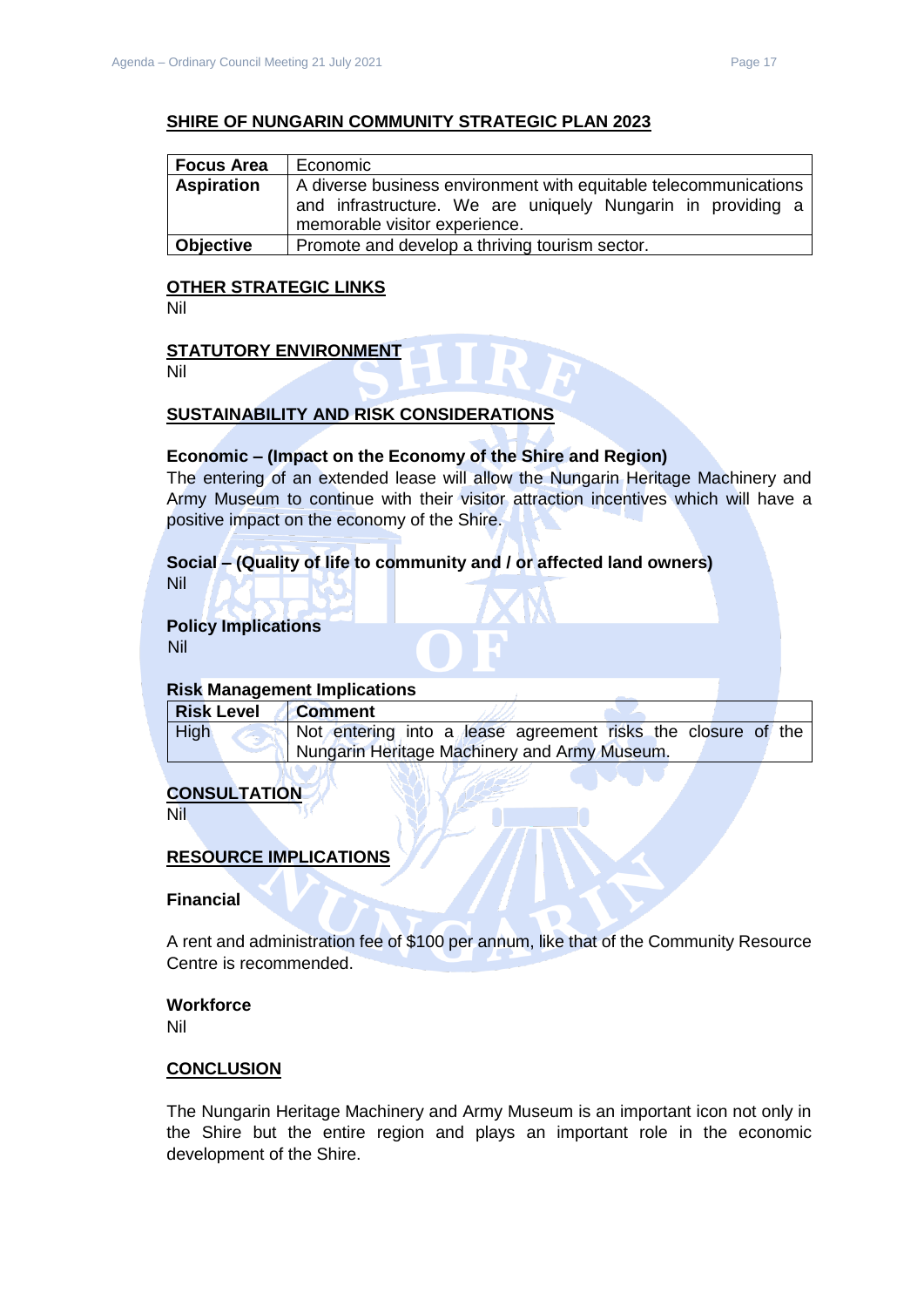<span id="page-17-0"></span>

| <b>COUNCIL SITTING FEES FOR 2021/22 FINANCIAL YEAR.</b><br>8.4 |                                       |  |  |
|----------------------------------------------------------------|---------------------------------------|--|--|
| File Ref:                                                      | 41001                                 |  |  |
| <b>Previous Item Ref:</b>                                      | Nil                                   |  |  |
| <b>Applicant:</b>                                              | Nil                                   |  |  |
| <b>Author and Title:</b>                                       | Leonard Long, Chief Executive Officer |  |  |
| <b>Declaration of Interest:</b>                                | Nil                                   |  |  |
| <b>Voting Requirements</b>                                     | <b>Absolute Majority</b>              |  |  |
| Attachment:                                                    | Nil                                   |  |  |

# **RECOMMENDATION**

#### **That Council:**

**1. Endorses the following Elected Members Fees and Allowances payment for the 2021/22 financial year. THE** 

| а.            | <b>Presidents Allowance Annual Allowance</b>          |                                   |  |  |
|---------------|-------------------------------------------------------|-----------------------------------|--|--|
|               | b. Presidents Sitting Fee                             |                                   |  |  |
| C.            | <b>Elected Members Sitting Fee - Council Meetings</b> |                                   |  |  |
|               | d. Elected Members Sitting Fee - Other Meetings       |                                   |  |  |
| е.            | <b>ICT annual allowance</b>                           |                                   |  |  |
|               |                                                       |                                   |  |  |
| <b>Moved:</b> |                                                       |                                   |  |  |
|               | Seconded:                                             |                                   |  |  |
|               |                                                       | <b>ABSOLUTE MAJORITY REQUIRED</b> |  |  |
|               |                                                       |                                   |  |  |
|               |                                                       |                                   |  |  |
|               |                                                       |                                   |  |  |

# **IN BRIEF**

Council is requested to consider and set the Elected Members Sitting Fees and Allowances which are to be incorporated into the 2021/22 Financial Budget.

**STATISTICS** 

The current Fees and Allowances are as follows:

| <b>Presidents Allowance Annual Allowance</b>   | \$4,000 |
|------------------------------------------------|---------|
| <b>Presidents Sitting Fee</b>                  | \$120   |
| Elected Members Sitting Fee - Council Meetings | \$100   |
| Elected Members Sitting Fee - Other Meetings   | \$50    |
|                                                |         |

 $\sqrt{ }$ 

#### **BACKGROUND**

The Salary and Allowances Tribunal (SAT) set a minimum and maximum payment amount for four (4) bands of Local Government which are determined on an annual basis.

UTA

On 8 April 2021, SAT determined that the minimum and maximum allowances for each band of local government would remain unchanged, being the same determination for the past four (4) years.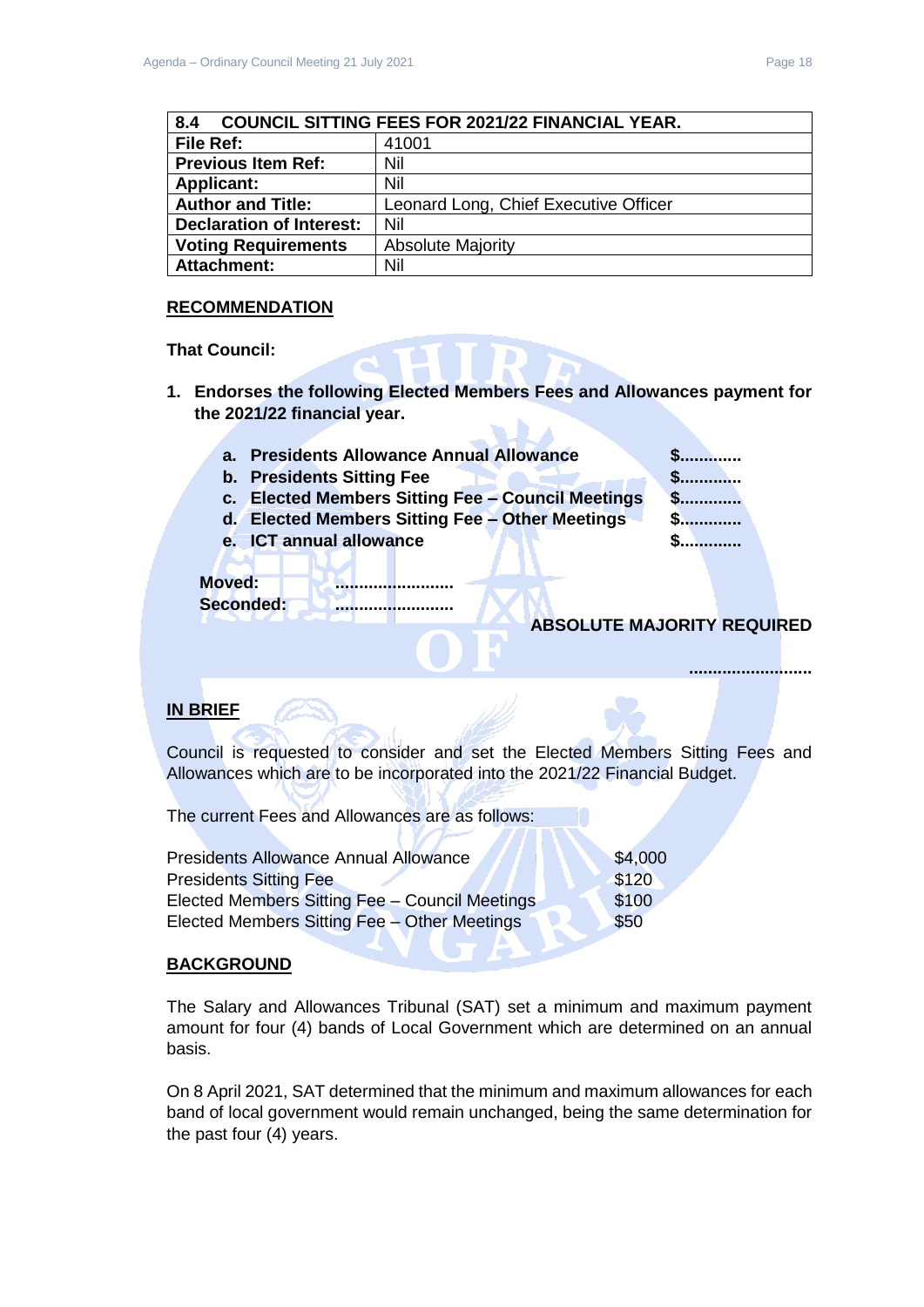#### **REPORT DETAIL**

The Shire of Nungarin is listed as a band 4 local government. There are two (2) options of payment available to Elected Members, payment per meeting as is the current arrangement or annual attendance fees.

Table 4, of the Salary and Allowances Tribunal (SAT) determination allows elected members of a band four (4) local government to be renumerated per Council Meeting as follows:

- Minimum \$91
- Maximum \$238
- Current renumeration \$100

Table 6, of the SAT determination allows elected members of a band four (4) local government attending committee meetings and prescribed meetings to be renumerated per meeting as follows:

| <b>Minimum</b>       | \$46       |
|----------------------|------------|
| <b>Maximum</b>       | \$119      |
| Currant ronumeration | $C E \cap$ |

Current renumeration \$50

In addition to the above renumeration the shire president is as determined by the SAT allowed the following additional renumeration:

|  | Minimum |  | \$513 |
|--|---------|--|-------|
|--|---------|--|-------|

| Maximum                     | \$20,063 |
|-----------------------------|----------|
| <b>Current renumeration</b> | \$4,000  |

An alternative to renumerating elected member attendance of (per) meeting between Council meetings, Committee meetings and prescribed meeting is to renumerate elected members on an annual basis.

In this regard Table 8 of the Salary and Allowances Tribunal (SAT) determination allows elected members of a band 4 local government to be renumerated annually as follows:

# Elected Members Shire President

- Minimum \$3,589; and \$3,589; and \$3,589; and
- Maximum \$9,504. \$19,534.

It should be noted that elected members are also permitted to either claim expenses relating to ICT or alternatively can be paid an annual allowance towards ICT. In this regard the SAT determined the following:

- Minimum \$500
- Maximum \$3,500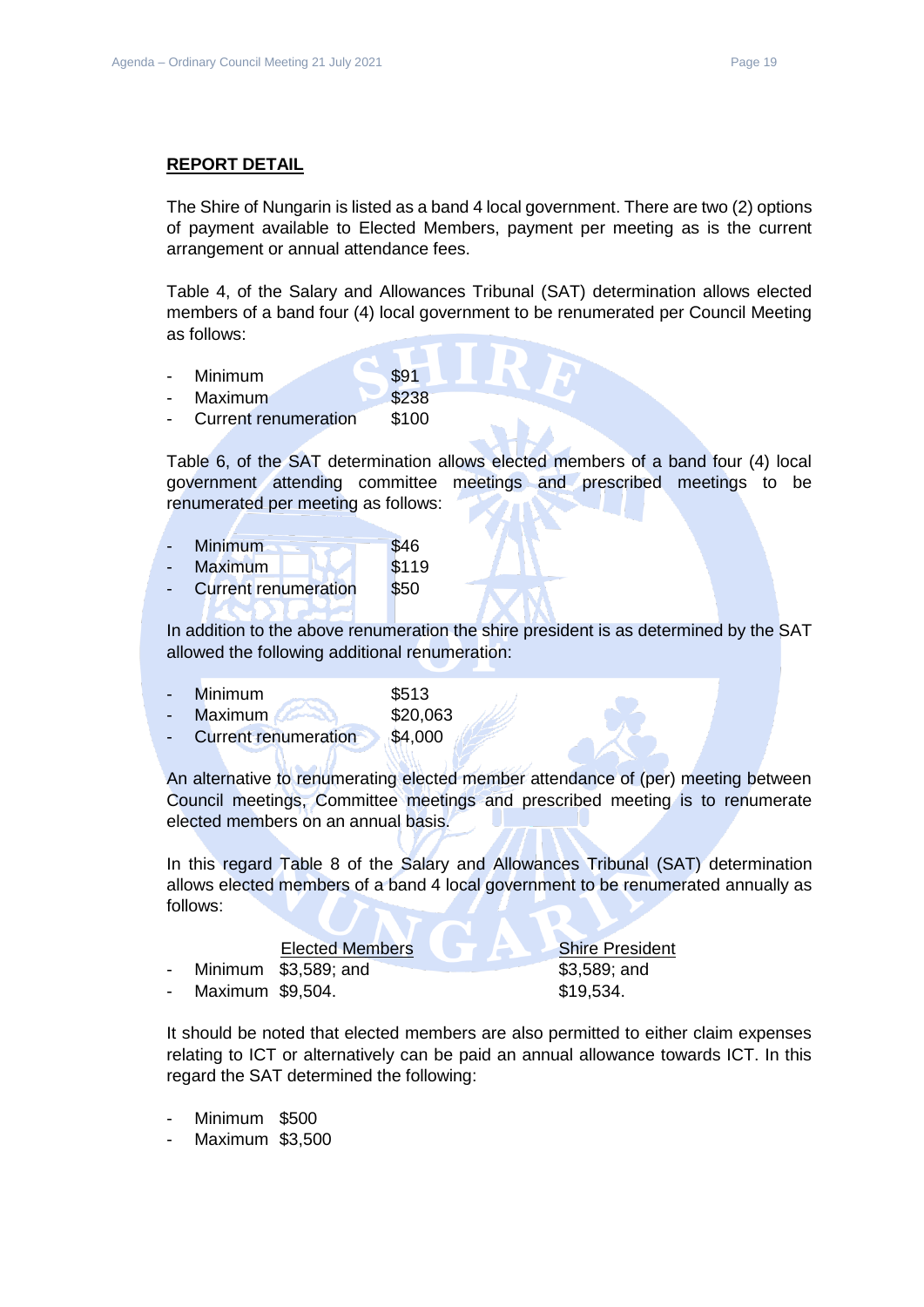## **SHIRE OF NUNGARIN COMMUNITY STRATEGIC PLAN 2023**

| Focus Area        | Economic                                                                                                                                                         |  |
|-------------------|------------------------------------------------------------------------------------------------------------------------------------------------------------------|--|
| <b>Aspiration</b> | A diverse business environment with equitable telecommunications<br>and infrastructure. We are uniquely Nungarin in providing a<br>memorable visitor experience. |  |
| <b>Objective</b>  | Promote and develop a thriving tourism sector.                                                                                                                   |  |

#### **OTHER STRATEGIC LINKS**

Nil

### **STATUTORY ENVIRONMENT**

- *Local Government Act 1995*
- *Western Australian Salaries and Allowances Act 1975*
- *Local Government (Administration) Regulations 1996*

# **SUSTAINABILITY AND RISK CONSIDERATIONS**

**Economic – (Impact on the Economy of the Shire and Region)** Nil

**Social – (Quality of life to community and / or affected land owners)** Nil

# **Policy Implications**

Nil

#### **Risk Management Implications**

| Risk Level | <b>Comment</b>                                                  |  |  |  |
|------------|-----------------------------------------------------------------|--|--|--|
| Low        | It is the elected members prerogative to set their fees and     |  |  |  |
|            | allowances subject to the limitation placed upon it by the SAT. |  |  |  |

# **CONSULTATION**

Nil

#### **RESOURCE IMPLICATIONS**

#### **Financial**

Elected members fees and allowances will be incorporated into the 2021/22 Financial Budget.

# **Workforce**

Nil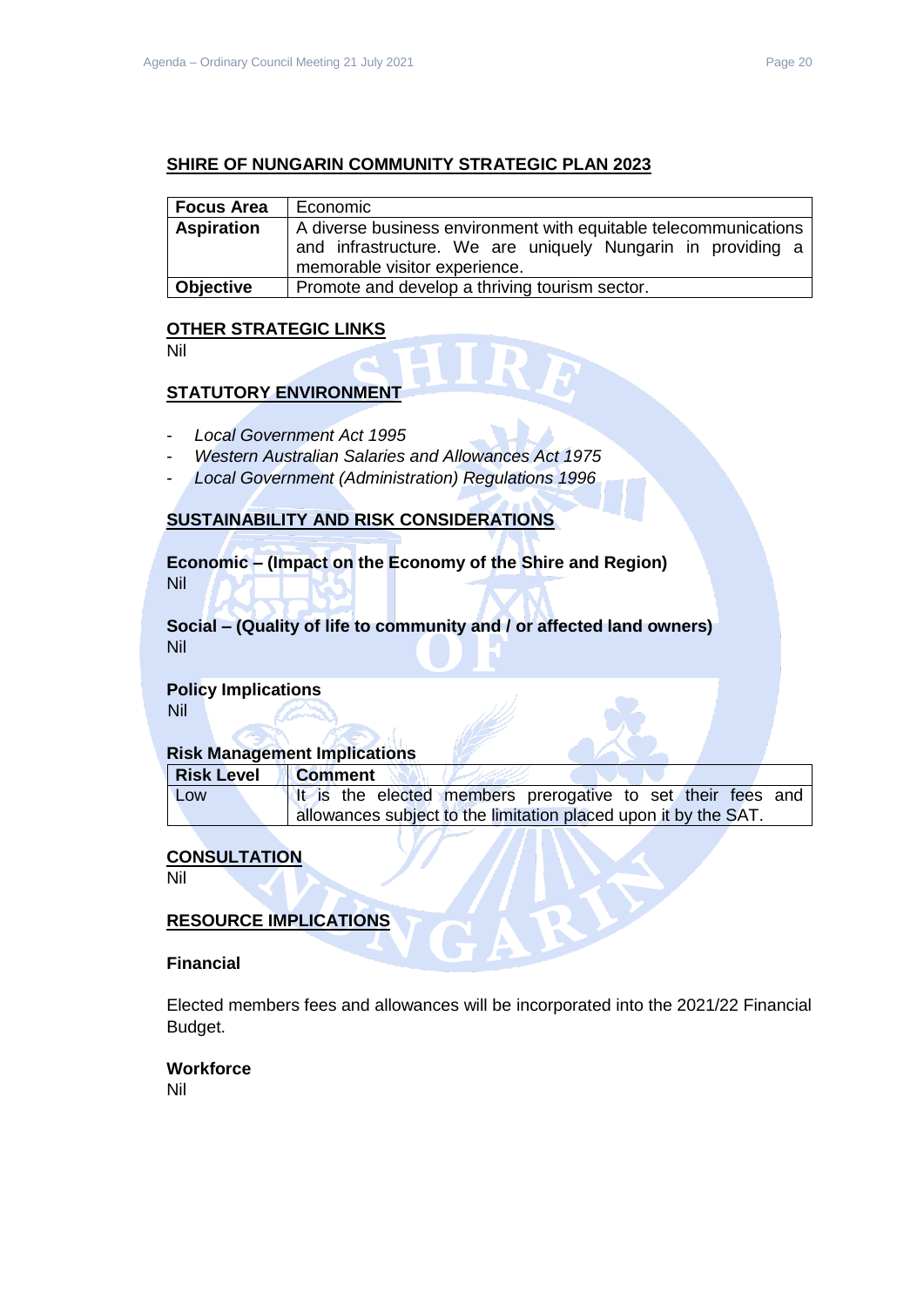## **CONCLUSION**

It is entirely up to the elected members to determine the appropriate renumeration for attending Council meetings, Committee meetings or prescribed meetings. The only restriction to setting the fees and allowance will be the bracket (minimum / maximum) set by the Salary and Allowance Tribunal.

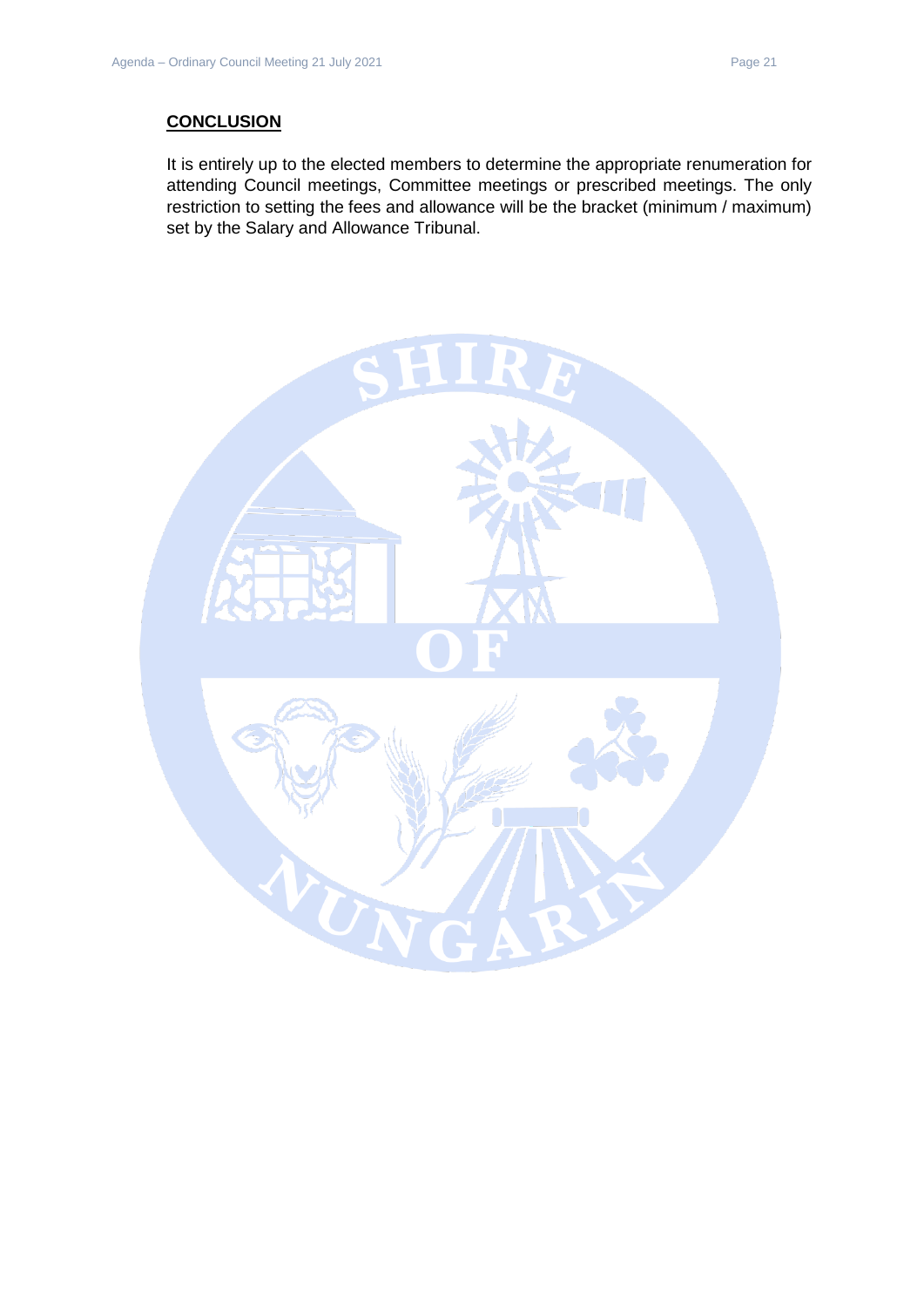<span id="page-21-0"></span>

| 8.5                             | LISTING OF PAYMENTS FOR THE MONTH OF JUNE 2021 |  |
|---------------------------------|------------------------------------------------|--|
| File Ref:                       | 161001                                         |  |
| <b>Previous Item Ref:</b>       | Nil                                            |  |
| <b>Applicant:</b>               | Nil                                            |  |
| <b>Author and Title:</b>        | Vanessa Seward, Customer Service and Records   |  |
|                                 | Officer                                        |  |
| <b>Declaration of Interest:</b> | Nil                                            |  |
| <b>Voting Requirements</b>      | <b>Simple Majority</b>                         |  |
| <b>Attachment Number:</b>       | Attachment 8.5A - Payment List                 |  |

### **RECOMMENDATION**

**That Council,** 

**1. Receives the following payments made throughout the month of June 2021:**

| <b>Municipal</b> | <b>Cheque</b>       | S      | 13,377.92    |  |
|------------------|---------------------|--------|--------------|--|
|                  | <b>EFT</b>          | \$.    | 216,704.38   |  |
|                  | <b>Direct Debit</b> | \$.    | 18,216.91    |  |
|                  |                     |        | \$248,299.21 |  |
| <b>Trust</b>     | <b>Cheque - Nil</b> | \$0.00 |              |  |
|                  |                     |        |              |  |
|                  | <b>Grand Total</b>  |        | \$248,299.21 |  |
|                  |                     |        |              |  |
| <b>Moved:</b>    |                     |        |              |  |
| Seconded:        |                     |        |              |  |
|                  |                     |        |              |  |
|                  |                     |        |              |  |
|                  |                     |        |              |  |

# **IN BRIEF**

The purpose of this report is to present the listing of payments made from the Shire's Municipal and Trust funds throughout the month of June 2021.

# **BACKGROUND**

The attached appendix lists the payments from Council Municipal and Trust funds for the month applicable as per requirements of the *Local Government Act 1995* and the *Local Government (Financial Management) Regulations 1996*.

As per Regulation 13 of the *Local Government (Financial Management) Regulations 1996* the following information is required to be presented to Council.

- The Payee's name.
- The amount of the payment.
- The date of the Payment; and
- Sufficient information to identify the transaction.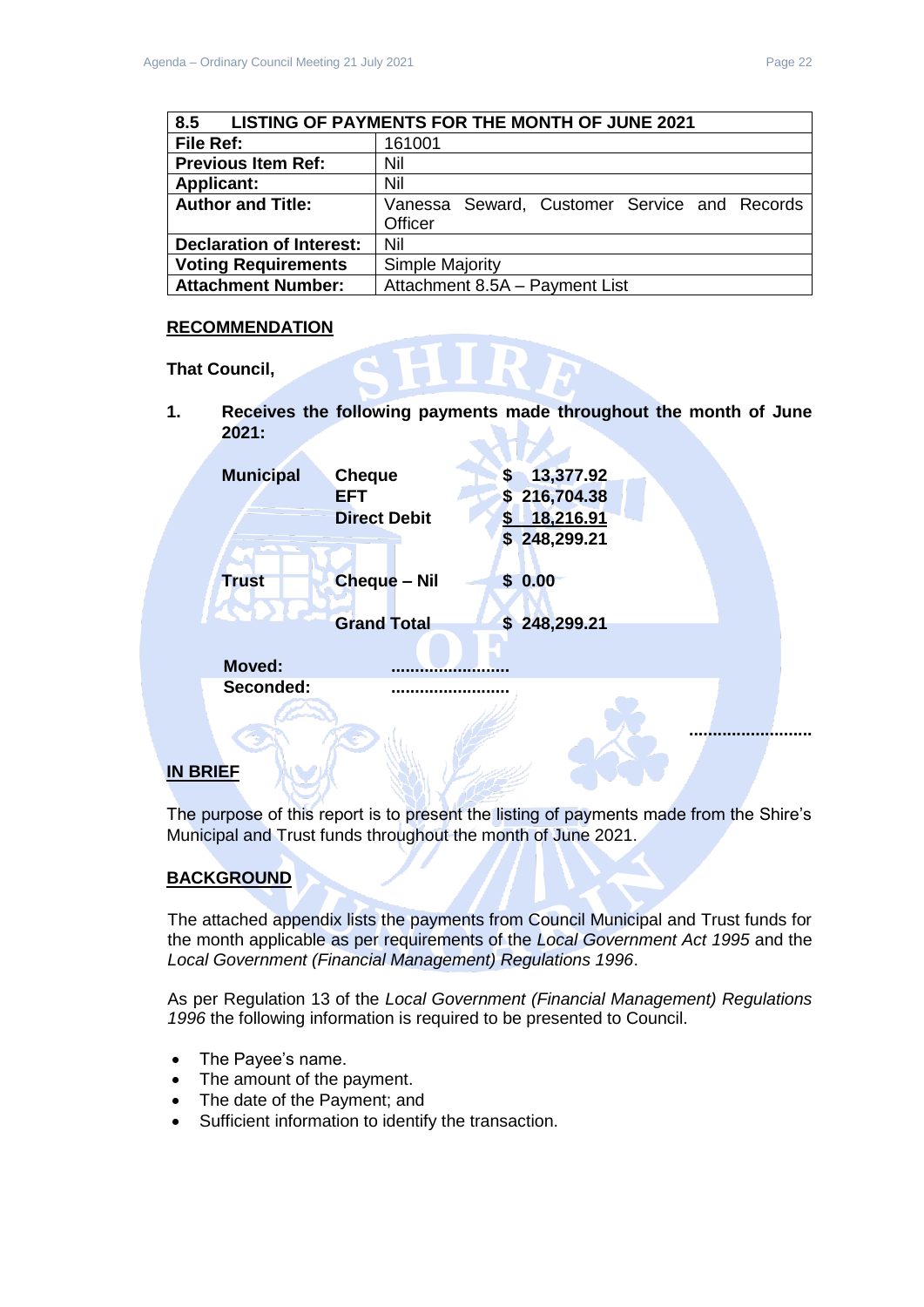### **REPORT DETAIL**

As Council has delegated authority to the Chief Executive Officer to execute payments from the municipal fund and the trust fund a list of accounts paid are required to be submitted to Council showing the prescribe information.

### **SHIRE OF NUNGARIN COMMUNITY STRATEGIC PLAN 2023**

| <b>Focus Area</b> | Civic Leadership                                                                          |
|-------------------|-------------------------------------------------------------------------------------------|
| <b>Aspiration</b> | A strong local democracy with an actively engaged community and<br>effective partnership. |
| <b>Objective</b>  | Annually review compliance methods.<br>16.7                                               |

#### **OTHER STRATEGIC LINKS**

Nil

# **STATUTORY ENVIRONMENT**

As per Regulation 13 of the *Local Government (Financial Management) Regulations 1996* the following is required;

- *(1) If the local government has delegated to the CEO the exercise of its power to make payments from the municipal fund or the trust fund, a list of accounts paid by the CEO is to be prepared each month showing for each account paid since the last such list was prepared* 
	- *(a) the payee's name;*
	- *(b) the amount of the payment;*
	- *(c) the date of the payment; and*
	- *(d) sufficient information to identify the transaction.*
- *(2) A list of accounts for approval to be paid is to be prepared each month showing (a) for each account which requires council authorisation in that month* 
	- *(i) the payee's name;*
	- *(ii) the amount of the payment; and*
	- *(iii) sufficient information to identify the transaction.*
	- *(b) the date of the meeting of the council to which the list is to be presented.*
- *(3) A list prepared under sub regulation (1) or (2) is to be —*
	- *(a) presented to the council at the next ordinary meeting of the council after the list is prepared; and*
	- *(b) recorded in the minutes of that meeting.*

#### **SUSTAINABILITY AND RISK CONSIDERATIONS**

**Economic – (Impact on the Economy of the Shire and Region)** Nil

**Social – (Quality of life to community and / or affected land owners)** Nil

**Policy Implications** Nil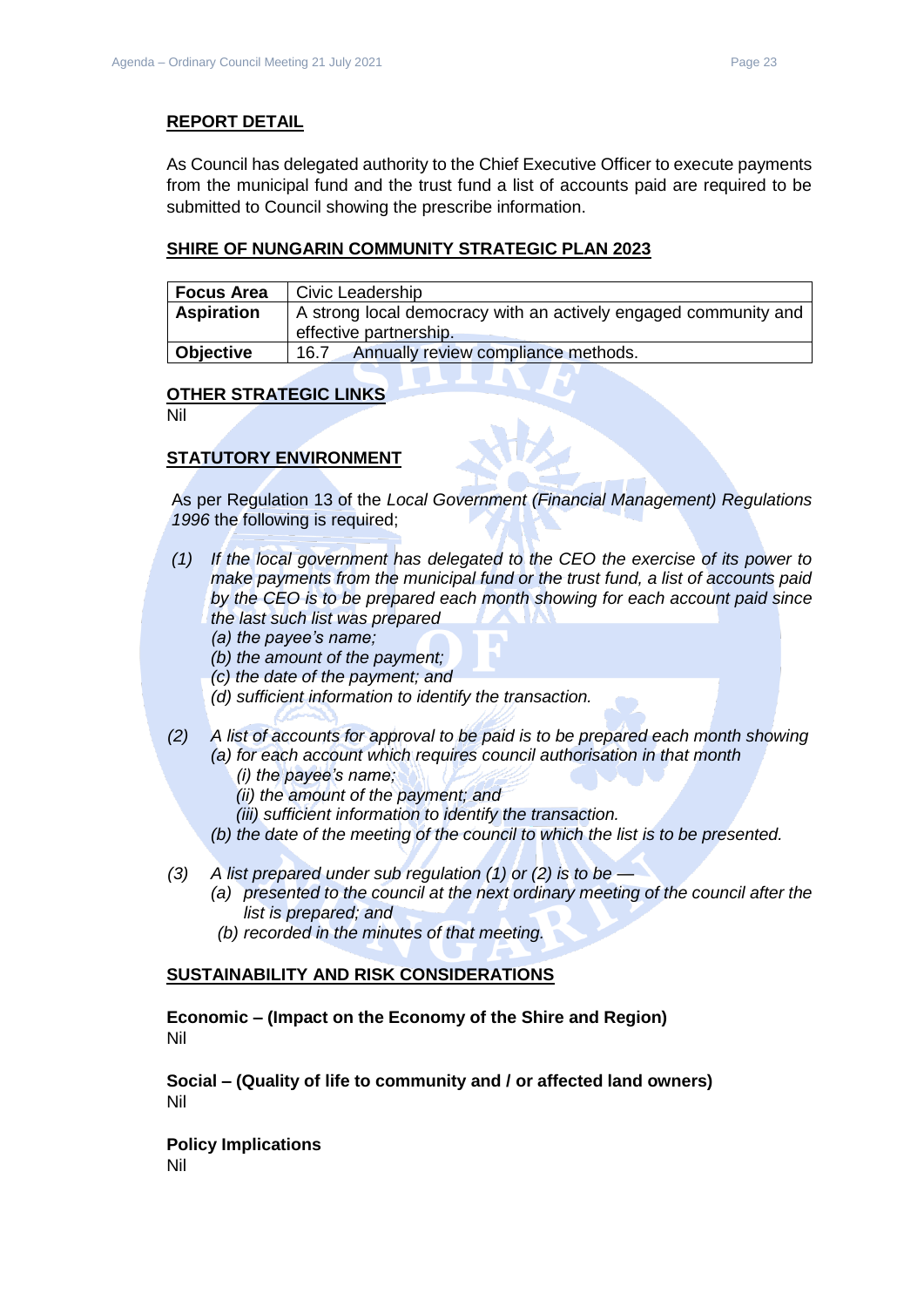#### **Risk Management Implications**

| <b>Risk Level</b> | <b>Comment</b>                                                        |
|-------------------|-----------------------------------------------------------------------|
| Moderate          | If the required information is not presented to Council in accordance |
|                   | with the Local Government (Financial Management) Regulation           |
|                   | 1996 it may result in a qualified audit report and an unclean         |
|                   | compliance return submitted to the Department of Local                |
|                   | Government, Sport & Cultural Industries.                              |

# **CONSULTATION**

Nil

### **RESOURCE IMPLICATIONS**

**Financial** Nil

**Workforce**

Nil

# **OPTIONS**

Council has the option of:

1. Accepting the officer's recommendation.

W

2. Amend the officer's recommendation and provide reasons.

# **CONCLUSION**

The listing of payments as per the attached **Appendix 8.5A** – Payment List, is a true reflection of the expenditure from the Municipal and Trust Fund accounts for the month of June 2021.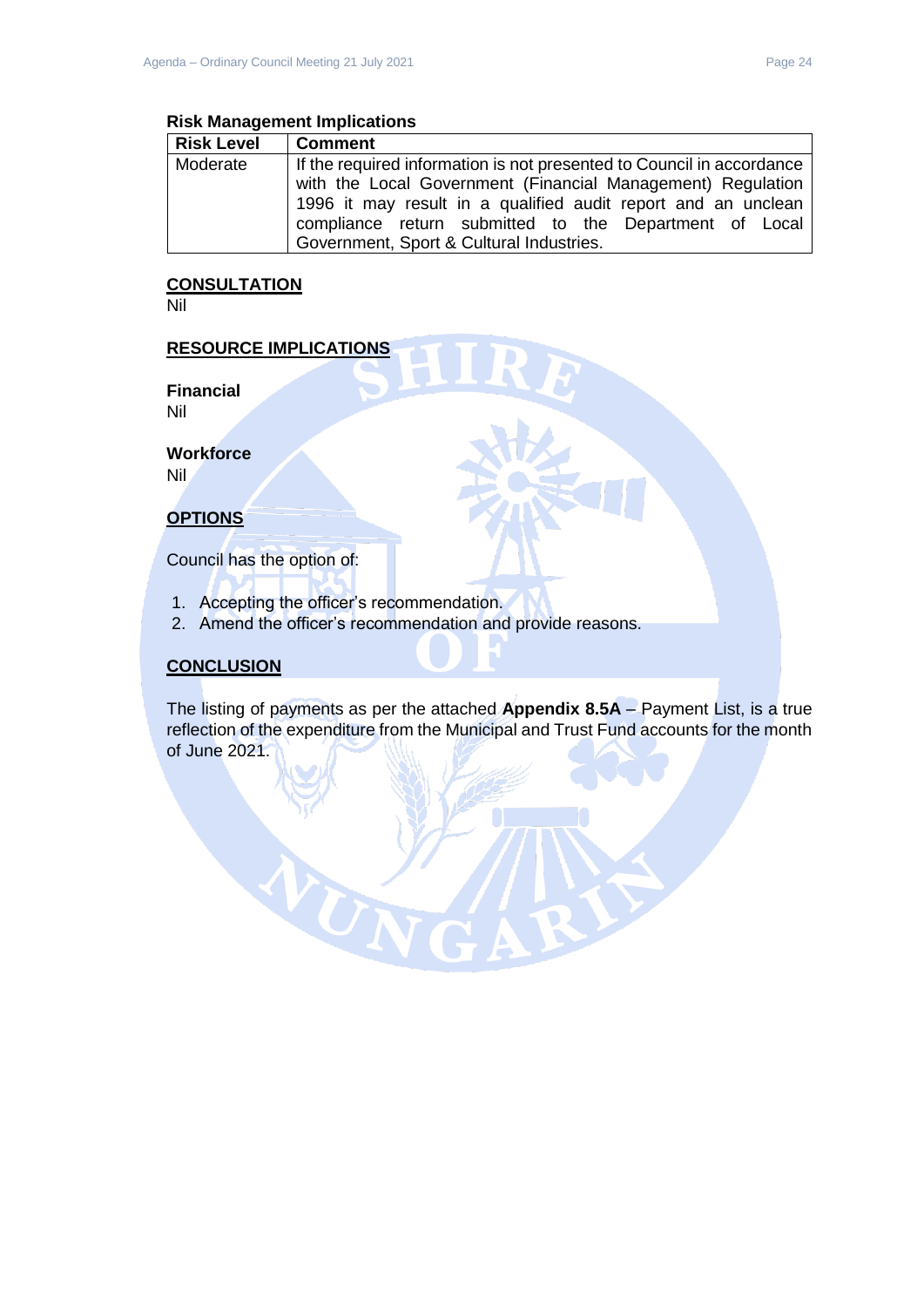**..........................**

# <span id="page-24-0"></span>**8.6 MONTHLY STATEMENT OF FINANCIAL ACTIVITY FOR THE PERIOD ENDING 30 JUNE 2021 File Ref:** 1/1 Annual Statements<br>**Previous Item Ref:** Nij **Previous Item Ref:**

|                                 | .                                     |  |
|---------------------------------|---------------------------------------|--|
| <b>Applicant:</b>               | Nil                                   |  |
| <b>Author and Title:</b>        | Leonard Long, Chief Executive Officer |  |
|                                 | Darren Long, Financial Consultant     |  |
| <b>Declaration of Interest:</b> | Nil                                   |  |
| <b>Voting Requirements</b>      | Simple Majority                       |  |
| <b>Attachment Number:</b>       | Attachment 8.6A - Monthly Statement   |  |

# **RECOMMENDATION**

**That Council:**

**1. Receives the monthly financial activity statement for the period ending 30 June 2021.**

Moved: **Seconded: .........................**

# **IN BRIEF**

The purpose of this report is to present the financial position of Council as at the reporting date as per requirements of the *Local Government Act 1995* and the *Local Government (Financial Management) Regulation 1996.*

# **BACKGROUND**

The *Local Government Act 1995* in conjunction with regulation 34(1) of the *Local Government (Financial Management) Regulations 1996* requires a monthly Statement of Financial Activity to be presented to Council detailing the prescribed information within 2 months after the end of the month to which the statement relates.

# **REPORT DETAIL**

The Shire prepares the monthly financial statements in the statutory format along with other supplementary financial reports consisting of:

- (a) Statement of Comprehensive Income by Function/Program;
- (b) Statement of Comprehensive Income by Nature/Type;
- (c) Statement of Financial Activity;
- (d) Summary of Net Current Asset Position;
- (e) Statement of Explanation of Material Variances;
- (f) Statement of Financial Position;
- (g) Statement of Cash Flows;
- (h) Detailed Operating and Non-Operating Schedules;
- (i) Statement of Cash Back Reserves;
- (j) Loan Borrowings Statement; and
- (k) Trust Statement.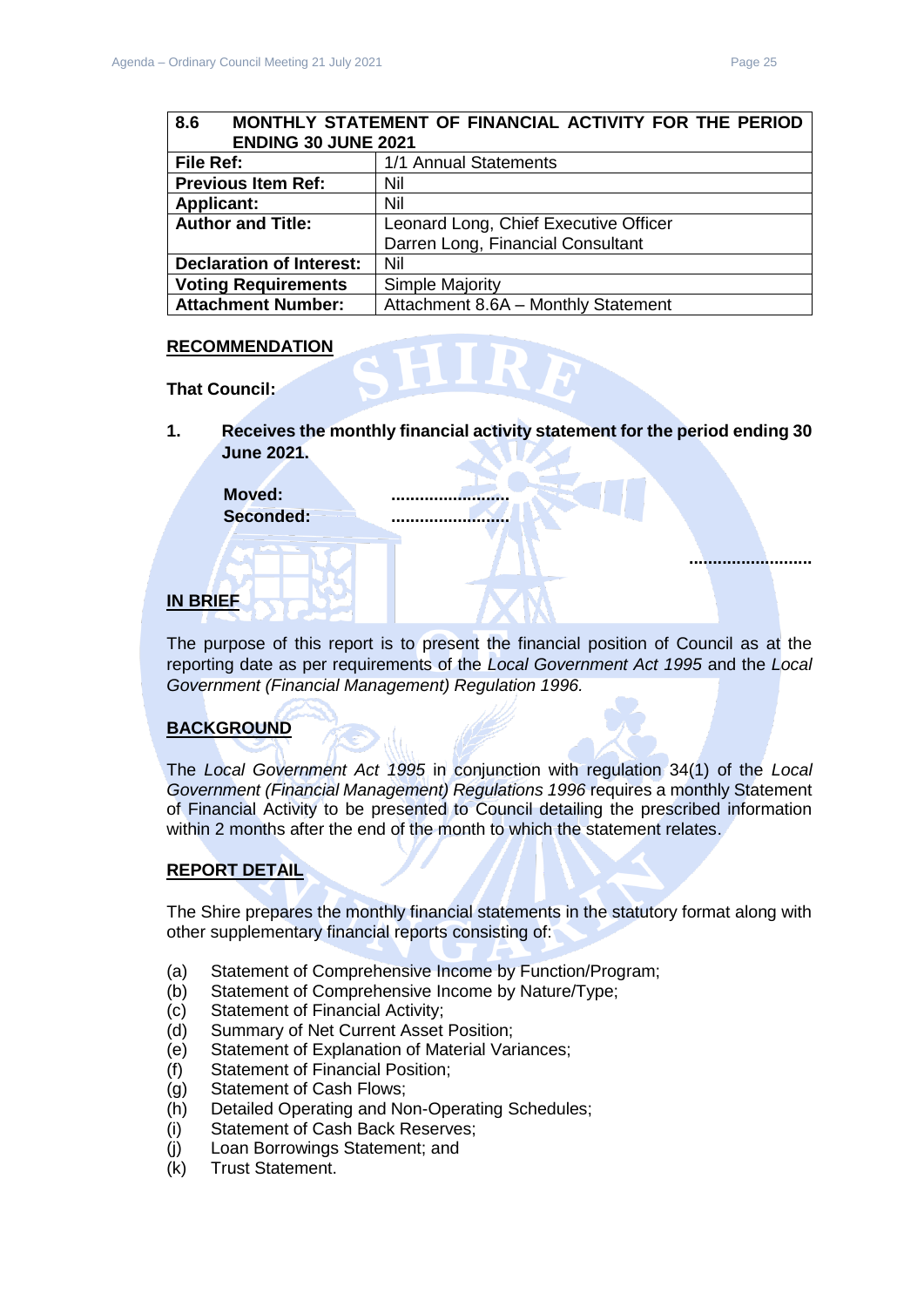### **MATERIAL VARIANCE COMMENTARY ON YEAR TO DATE SEPTEMBER 2020**

Regulation 34 of the *Local Government (Financial Management) Regulations 1996*  require local governments to prepare annual budget estimates and month by month budget estimates so that comparatives can be made to Year to Date (YTD) Actual amounts of expenditure, revenue and income. Attached to this report is a copy of the month by month cumulative budget estimates, set out in the Statement of Financial Activity format.

At its budget meeting, Council adopted a material variance threshold of \$5,000 or 10%. For interpretation purposes, this means any variance at Function/Program level that is greater than 10% and exceeds \$5,000 in value is reported on and commentary is provided to explain the YTD budget estimate to YTD actual variance. The material variance in dollar and percentage is shown on the Statement of Financial Activity, in accordance with the *Local Government (Financial Management) Regulations 1996*.

The material variance commentary is now provided in a separate statement, called the Statement of Explanation of Material Variances. This statement categorises the variance commentary according to reporting Functions/Programs and groups the variances by Operating Revenue, Operating Expenditure, Non-Operating/Capital Revenue, and Capital Expenditure.

The Statement of Financial Activity as at 30 June 2021 shows a closing surplus of \$1,209,348. This surplus is higher than estimated due to the advance paid Financial Assistance Grants, totalling \$674,250. There are some minor year-end adjustments to be made, including further invoices to come from suppliers.

#### **SHIRE OF NUNGARIN COMMUNITY STRATEGIC PLAN 2023**

| <b>Focus Area</b> | <b>Civic Leadership</b>                                                                   |
|-------------------|-------------------------------------------------------------------------------------------|
| <b>Aspiration</b> | A strong local democracy with an actively engaged community and<br>effective partnership. |
| <b>Objective</b>  | Annually review compliance methods.<br>146.7                                              |

# **OTHER STRATEGIC LINKS**

Shire of Nungarin 2020/21 Annual Budget

# **STATUTORY ENVIRONMENT**

Section 6.4 of the *Local Government Act 1995* and Regulation 34 of the *Local Government (Finance) Regulations 1996*.

*Local Government (Financial Management) Regulations 1996*: Regulation 34 states:

- (1) A local government is to prepare each month a statement of financial activity reporting on the sources and applications of funds, as set out in the annual budget under regulation 22(1)(d) for that month in the following detail:
	- (a) annual budget estimates, taking into account any expenditure incurred for an additional purpose under section 6.8(1)(b) or (c);
	- (b) budget estimates to the end of month to which the statement relates;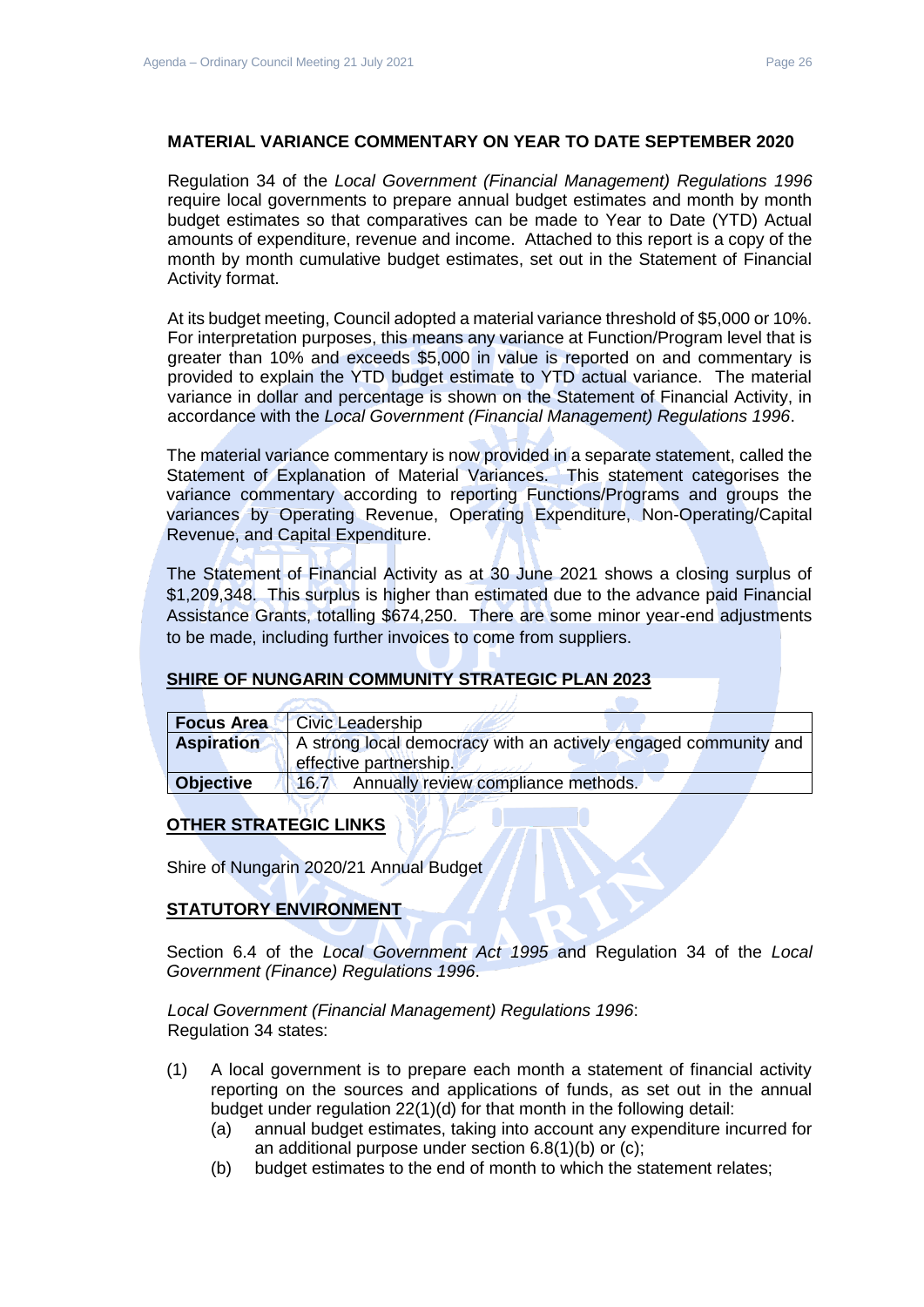- (c) actual amounts of expenditure, revenue and income to the end of the month to which the statement relates;
- (d) material variances between the comparable amounts referred to in paragraphs (b) and (c);
- (e) the net current assets at the end of the month to which the statement relates.

Sub regulations 2, 3, 4, 5, and 6 prescribe further details of information to be included in the monthly statement of financial activity.

#### **SUSTAINABILITY AND RISK CONSIDERATIONS**

**Economic – (Impact on the Economy of the Shire and Region)** Nil

#### **Social – (Quality of life to community and / or affected land owners)** Nil

# **Policy Implications**

Nil

#### **Risk Management Implications**

| <b>Risk Level</b> | <b>Comment</b>                    |                                                                      |  |  |
|-------------------|-----------------------------------|----------------------------------------------------------------------|--|--|
| Medium            |                                   | Inadequate financial performance monitoring could lead to            |  |  |
|                   |                                   | over/under budget expenditure which could affect council's financial |  |  |
|                   | position and/or financial ratios. |                                                                      |  |  |

### **CONSULTATION**

Shires Financial Consultant

#### **RESOURCE IMPLICATIONS**

**Financial** Nil

**Workforce**

Nil

#### **OPTIONS**

Council has the option of:

- 1. Accepting the officer's recommendation.
- 2. Amend the officer's recommendation and provide reasons.

#### **CONCLUSION**

The financial activity statement provides current status of the Shires financial position and is required in accordance with the *Local Government Act* 6.4 and *Local Government (Financial Management) Regulations 1996, r.*34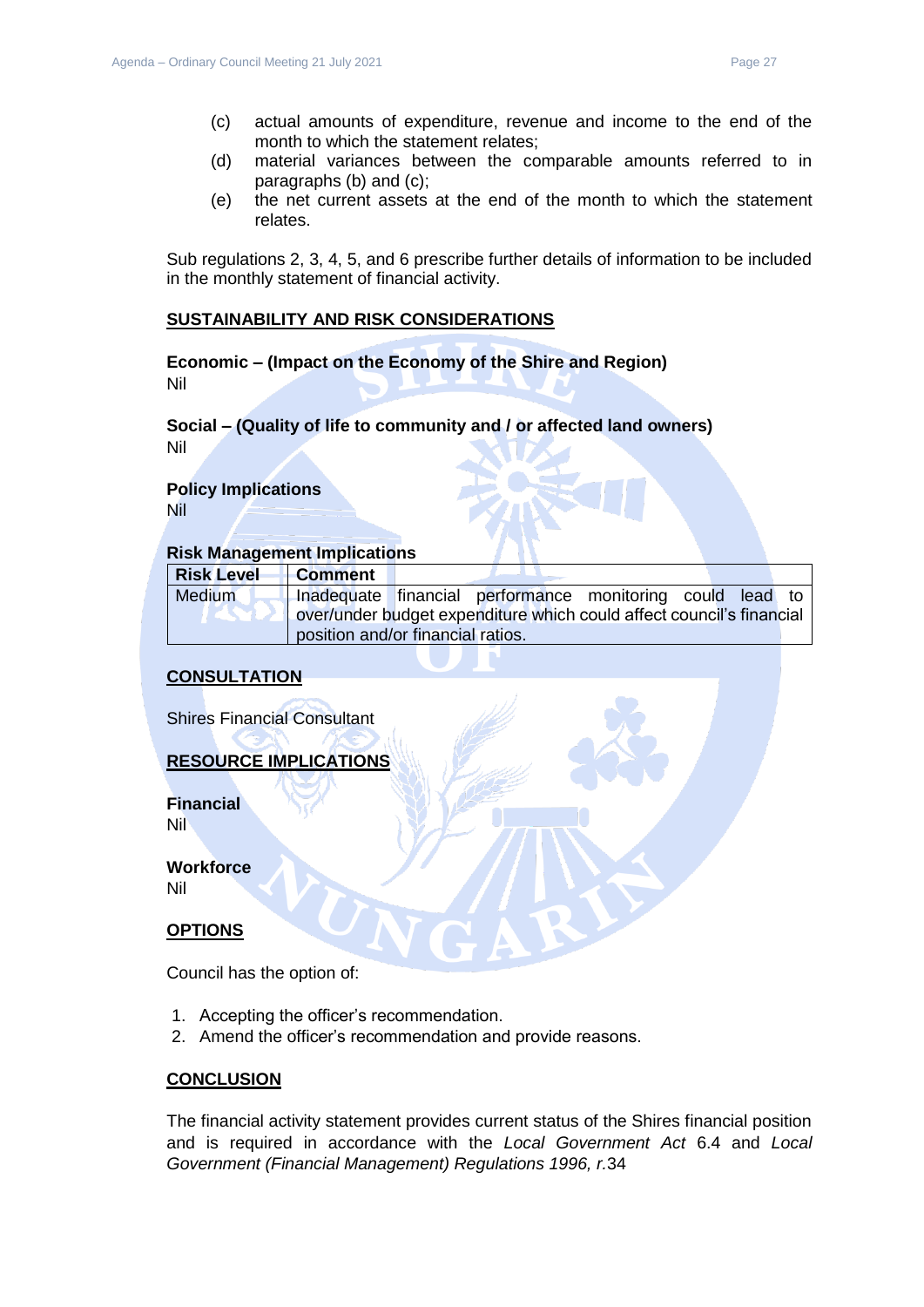<span id="page-27-0"></span>

| <b>DISPOSAL OF SHIRE ASSETS</b><br>8.7 |                                                                     |
|----------------------------------------|---------------------------------------------------------------------|
| File Ref:                              | 41504                                                               |
| <b>Previous Item Ref:</b>              | Council Res 6699 of 19 May 2021                                     |
| <b>Applicant:</b>                      | Nil                                                                 |
| <b>Author and Title:</b>               | Leonard Long, Chief Executive Officer                               |
| <b>Declaration of Interest:</b>        | Nil                                                                 |
| <b>Voting Requirements</b>             | <b>Absolute Majority</b>                                            |
| <b>Attachment Number:</b>              | Attachment 8.7A - Submission to Purchase Summary<br>(Confidential)  |
|                                        | Attachment 8.7B - Reserve Price (Smith Broughton)<br>(Confidential) |
|                                        | Attachment 8.7C - Valuation (Manheim Industrial)<br>(Confidential)  |

# **RECOMMENDATION**

#### **That Council:**

**1. Approves the sale of the following items for which the highest offer above the reserve price has been received:**

| a. 1994 Heavy Duty Tandem Trailer:            | \$200   |
|-----------------------------------------------|---------|
| b. 1996 Tandem Trailer with Hydraulic tipper: | \$1,400 |

- **2. Authorises the Chief Executive officer to arrange the following plant for auction with a reserve price (ATTACHMENT 8.7B) as previously approved by Council:**
	- **a. 1999 John Deere 7210 Tractor**
	- **b. New Holland Slasher**
	- **c. 2006 Isuzu FVZ1400 Medium Truck**
	- **d. 2008 Ford Transit Dual Cab TTop**
	- **e. 1986 Mitsubishi FM 515**
	- **f. 1993 Custom Made Box Trailer Fully Enclosed Single Axle**
	- **g. 1970 Spray Trailer**
	- **h. 2020 Coastmac Tipper Trailer**
	- **i. Karcher KMR 1200B Street Sweeper**
	- **j. Digger West Hydraulic Auger**
	- **k. Tow behind street sweeper**
	- **l. Tow behind roller**
	- **m. 2004 Cat front End Loader**
- **3. Authorises the Chief Executive Officer to sell any of the items listed in (2) above that cannot be sold by auction to be sold as scrap.**

| Moved:    |  |
|-----------|--|
| Seconded: |  |

**..........................**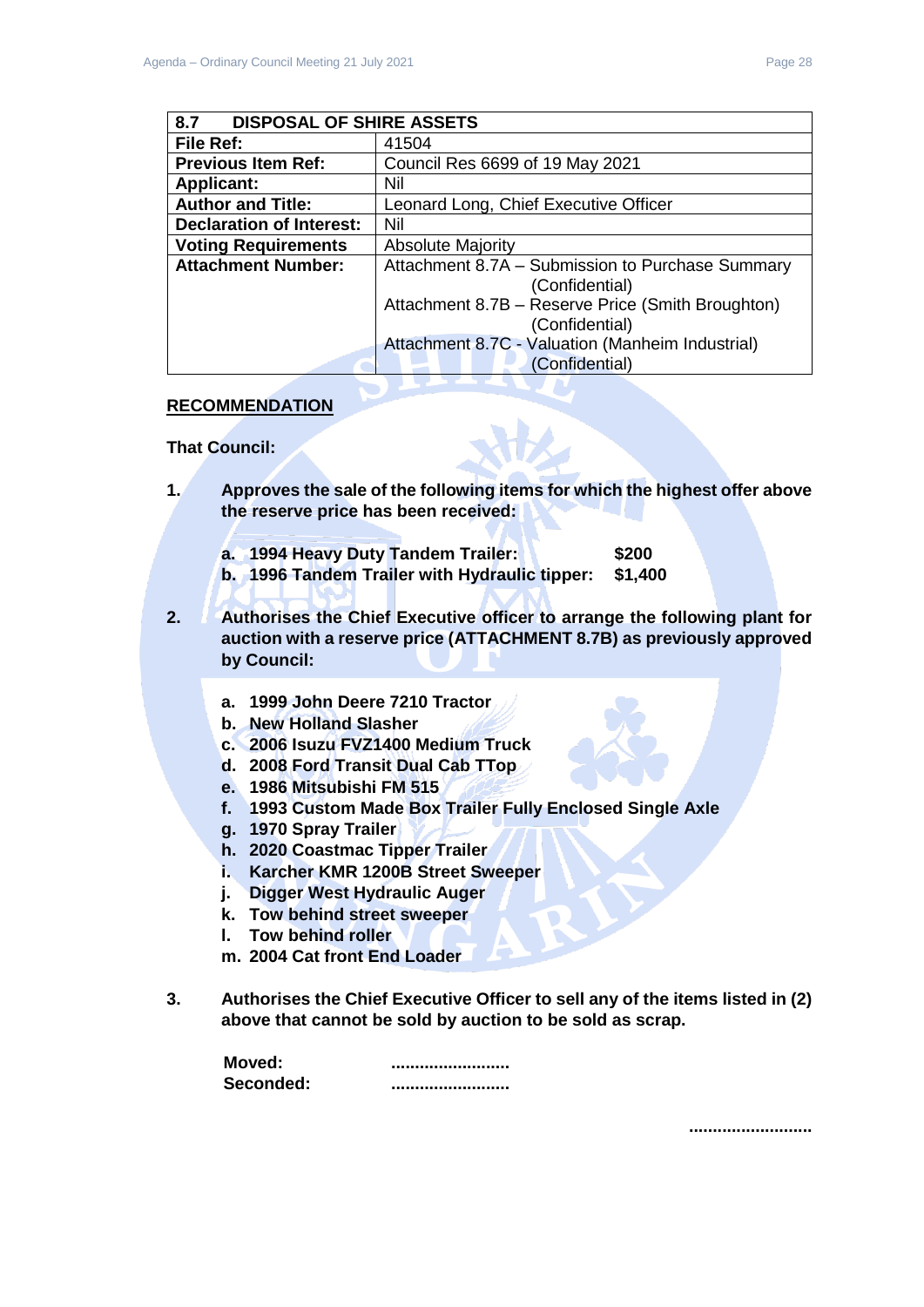#### **IN BRIEF**

Shire officers have undertaken an audit of all the Shires plant / equipment and found a number to be more than the Shire needs or no longer used. As such Council is requested to consider disposal of these assets.

### **BACKGROUND**

Council has several assets that are no longer needed / used. Keeping these assets places a financial burden on Council, in the form of licence fees and maintenance costs which are high given the age of the plant. In addition, the longer these assets are kept the greater the depreciation of their sale value.

### **REPORT DETAIL**

Shire officers obtained reserve prices for the plant listed in **ATTACHMENT 8.7B** an auctioneering company based in Perth.

The sale of the redundant plant will enable the Shire to work towards a sustainable plant replacement program.

# **SHIRE OF NUNGARIN COMMUNITY STRATEGIC PLAN 2023**

| <b>Focus Area</b> | <b>Civic Leadership</b>                                                                   |
|-------------------|-------------------------------------------------------------------------------------------|
| <b>Aspiration</b> | A strong local democracy with an actively engaged community and<br>effective partnership. |
| <b>Objective</b>  | 16.3 Provide excellent customer service functions to all community                        |
|                   | members and rate payers.                                                                  |

#### **OTHER STRATEGIC LINKS**

Nil

# **STATUTORY ENVIRONMENT**

*Local Government Act 1995*

- *3.58. Disposing of property*
	- *(1) In this section —*

*dispose includes to sell, lease, or otherwise dispose of, whether absolutely or not;*

*property includes the whole or any part of the interest of a local government in property, but does not include money.*

- *(2) Except as stated in this section, a local government can only dispose of property to —*
	- *(a) the highest bidder at public auction; or*
	- *(b) the person who at public tender called by the local government makes what is, in the opinion of the local government, the most acceptable tender, whether or not it is the highest tender.*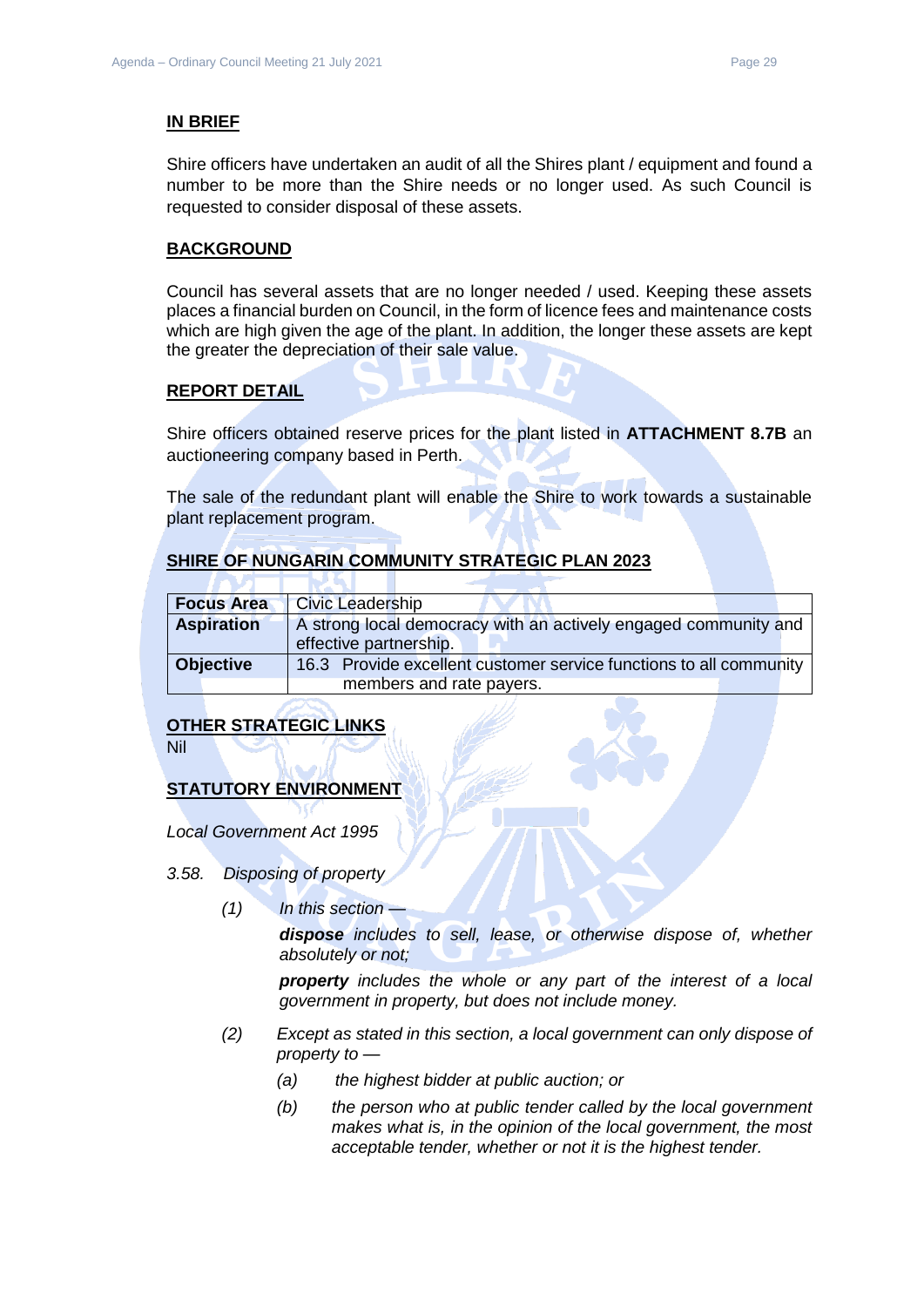- *(3) A local government can dispose of property other than under subsection (2) if, before agreeing to dispose of the property —*
	- *(a) it gives local public notice of the proposed disposition —*
		- *(i) describing the property concerned; and*
		- *(ii) giving details of the proposed disposition; and*
		- *(iii) inviting submissions to be made to the local government before a date to be specified in the notice, being a date not less than 2 weeks after the notice is first given;*
	- *and*
	- *(b) it considers any submissions made to it before the date specified in the notice and, if its decision is made by the council or a committee, the decision and the reasons for it are recorded in the minutes of the meeting at which the decision was made.*
- *(4) The details of a proposed disposition that are required by subsection (3)(a)(ii) include —*
	- *(a) the names of all other parties concerned; and*
	- *(b) the consideration to be received by the local government for the disposition; and*
	- *(c) the market value of the disposition —*
		- *(i) as ascertained by a valuation carried out not more than 6 months before the proposed disposition; or*
		- *(ii) as declared by a resolution of the local government on the basis of a valuation carried out more than 6 months before the proposed disposition that the local government believes to be a true indication of the value at the time of the proposed disposition.*
- *(5) This section does not apply to —*
	- *(a) a disposition of an interest in land under the Land Administration Act 1997 section 189 or 190; or*
	- *(b) a disposition of property in the course of carrying on a trading undertaking as defined in section 3.59; or*
	- *(c) anything that the local government provides to a particular person, for a fee or otherwise, in the performance of a function that it has under any written law; or*
	- *(d) any other disposition that is excluded by regulations from the application of this section.*

*Local Government (Functions and General) Regulations 1996*

- *30. Dispositions of property excluded from Act s. 3.58*
	- *(1) A disposition that is described in this regulation as an exempt disposition is excluded from the application of section 3.58 of the Act.*
	- *(2) A disposition of land is an exempt disposition if —*
		- *(a) the land is disposed of to an owner of adjoining land (in this paragraph called the transferee) and —*
			- *(i) its market value is less than \$5 000; and*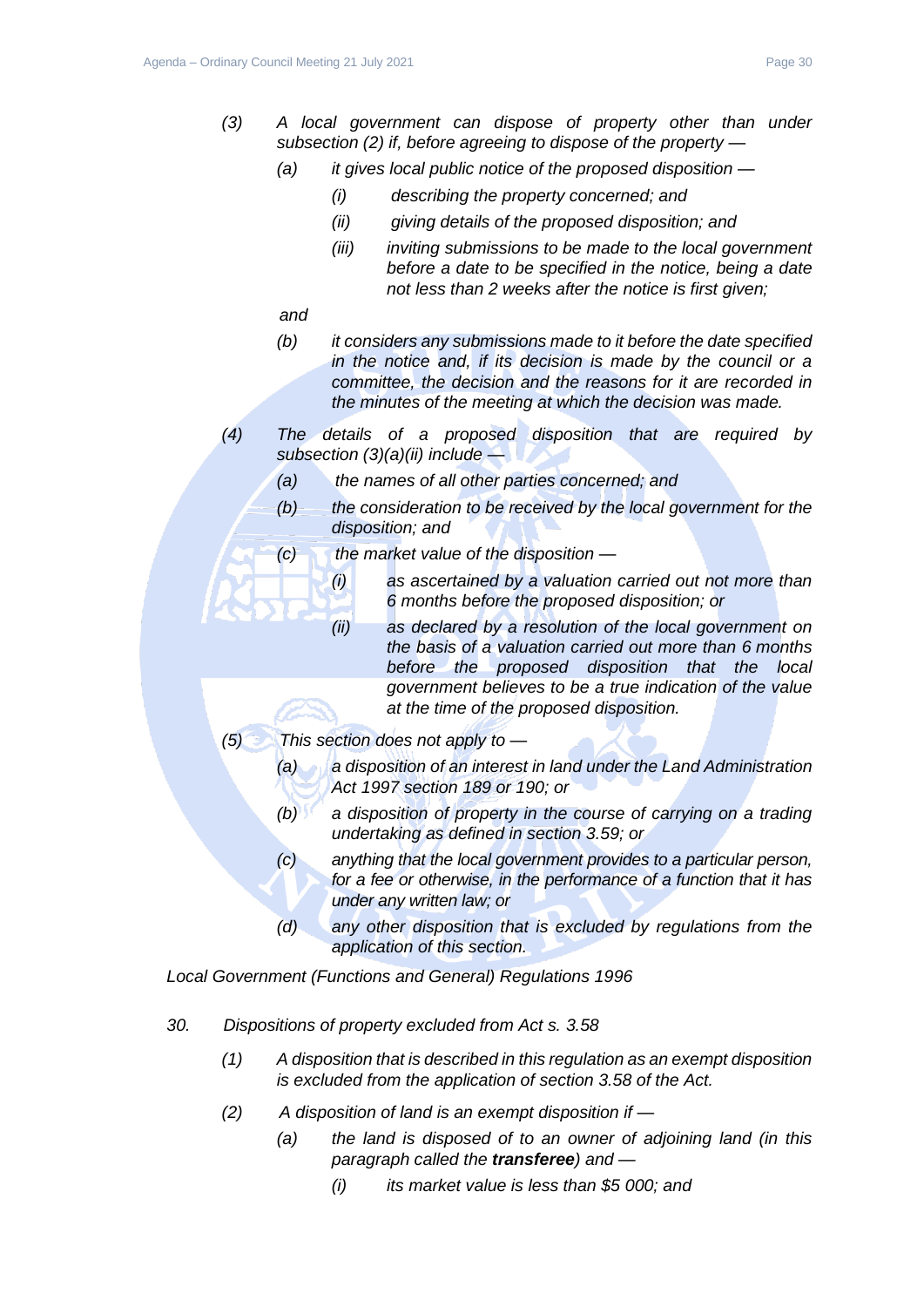*(ii) the local government does not consider that ownership of the land would be of significant benefit to anyone other than the transferee;*

*or*

- *(b) the land is disposed of to a body, whether incorporated or not —*
	- *(i) the objects of which are of a charitable, benevolent, religious, cultural, educational, recreational, sporting or other like nature; and*
	- *(ii) the members of which are not entitled or permitted to receive any pecuniary profit from the body's transactions;*
	- *or*
- *(c) the land is disposed of to —*
	- *(i) the Crown in right of the State or the Commonwealth; or*
	- *(ii) a department, agency, or instrumentality of the Crown in right of the State or the Commonwealth; or*
	- *(iii) another local government or a regional local government; or*
- *(d) it is the leasing of land to an employee of the local government for use as the employee's residence; or*
- *(e) it is the leasing of land for a period of less than 2 years during all or any of which time the lease does not give the lessee the exclusive use of the land; or*
- *(f) it is the leasing of land to a person registered under the Health Practitioner Regulation National Law (Western Australia) in the medical profession to be used for carrying on his or her medical practice; or*
- *(g) it is the leasing of residential property to a person.*
- *(2a) A disposition of property is an exempt disposition if the property is disposed of within 6 months after it has been —*
	- *(a) put out to the highest bidder at public auction, in accordance with section 3.58(2)(a) of the Act, but either no bid is made or any bid made does not reach a reserve price fixed by the local government; or*
	- *(b) the subject of a public tender process called by the local government, in accordance with section 3.58(2)(b) of the Act, but either no tender is received or any tender received is unacceptable; or*
	- *(c) the subject of Statewide public notice under section 3.59(4) of the Act, and if the business plan referred to in that notice described the property concerned and gave details of the proposed disposition including —*
		- *(i) the names of all other parties concerned; and*
		- *(ii) the consideration to be received by the local government for the disposition; and*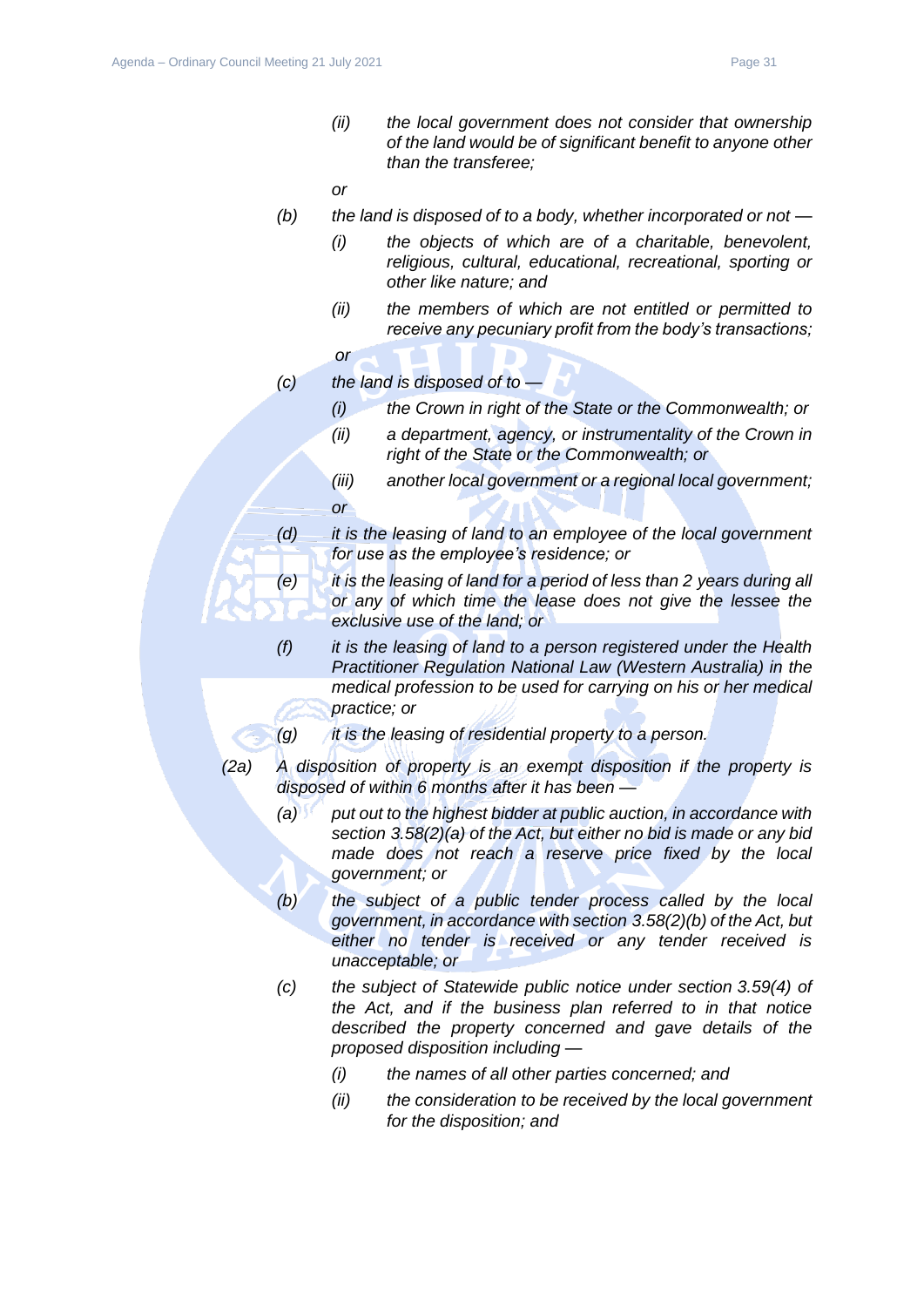- *(2b) Details of a disposition of property under subregulation (2a) must, for a period of 1 year beginning on the day of the initial auction or tender —*
	- *(a) be made available for public inspection; and*
	- *(b) be published on the local government's official website.*
- *(3) A disposition of property other than land is an exempt disposition if —*
	- *(a) its market value is less than \$20 000; or*
	- *(b) the entire consideration received by the local government for the disposition is used to purchase other property, and where the total consideration for the other property is not more, or worth more, than \$75 000.*

# **SUSTAINABILITY AND RISK CONSIDERATIONS**

# **Economic – (Impact on the Economy of the Shire and Region)**

Keeping plant / equipment beyond its useful life is detrimental and does not have any positive impact on the economy

# **Social – (Quality of life to community and / or affected land owners)** Nil

# **Policy Implications**

Nil

# **Risk Management Implications**

| <b>Risk Level</b> | <b>Comment</b>                                                      |
|-------------------|---------------------------------------------------------------------|
| <b>High</b>       | Keeping plant / equipment beyond its useful life is detrimental and |
|                   | costly due to increasing maintenance cost and increase in the       |
|                   | depreciation value.                                                 |

# **CONSULTATION**

- **Smith Broughton Auctioneers**
- Manheim Industrial Valuers
- Manager Works & Services

# **RESOURCE IMPLICATIONS**

### **Financial**

Funds obtained through the sale of redundant plant / equipment will be used towards the purchase of new plant / equipment

#### **Workforce**

Nil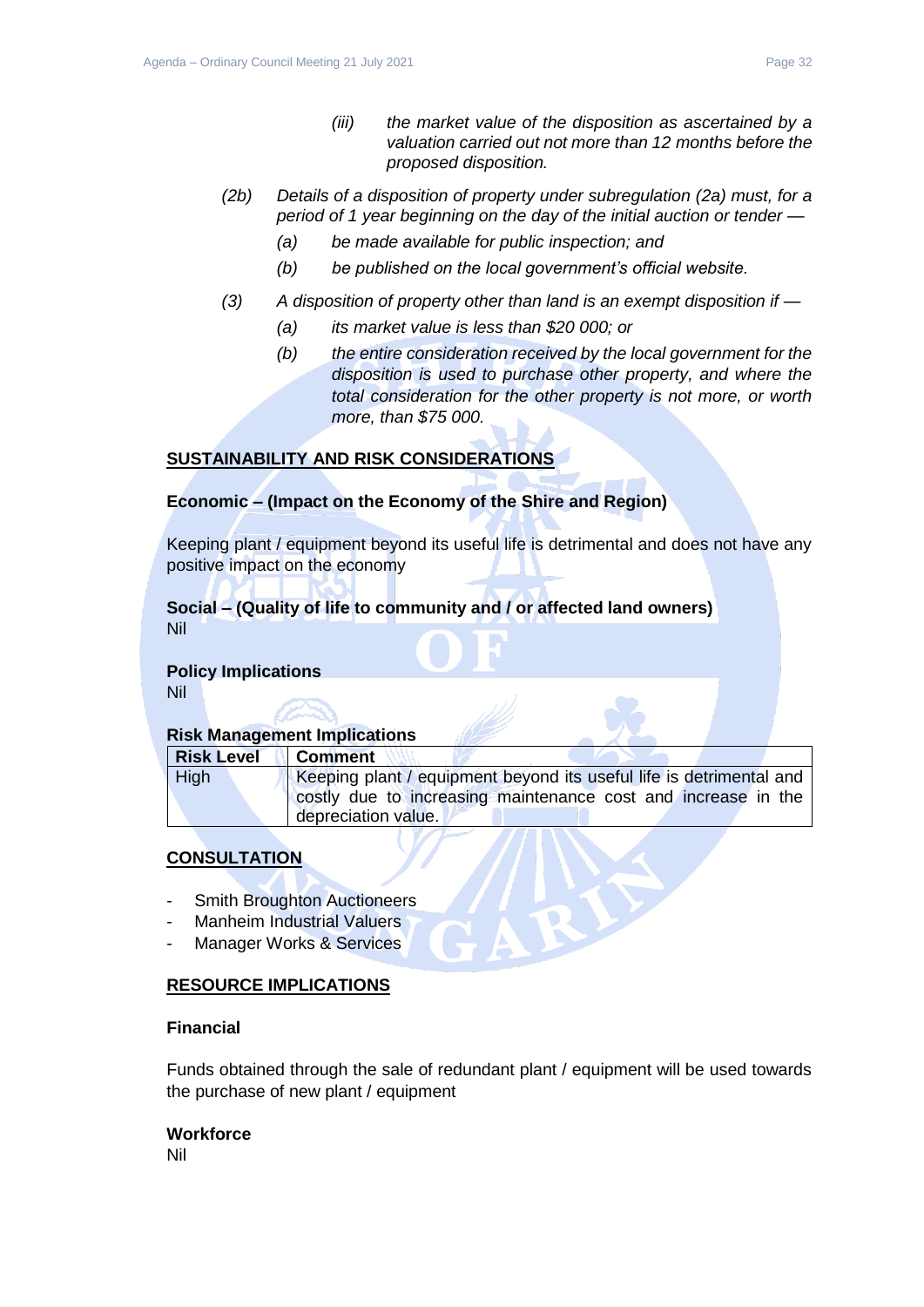# **OPTIONS**

Council has the option of:

- 1. Accepting the officer's recommendation.
- 2. Amend the officer's recommendation and provide reasons.

#### **CONCLUSION**

The disposal of unused assets will assist in the realisation of the proposed plant replacement program which forms an integral part of the Long-Term Financial Plan.

As discussed keeping plant beyond their expected lifespan is costly and more importantly could be dangerous to staff and the public.

The disposal of the proposed plant and equipment will not have a detrimental impact on the services provided now.

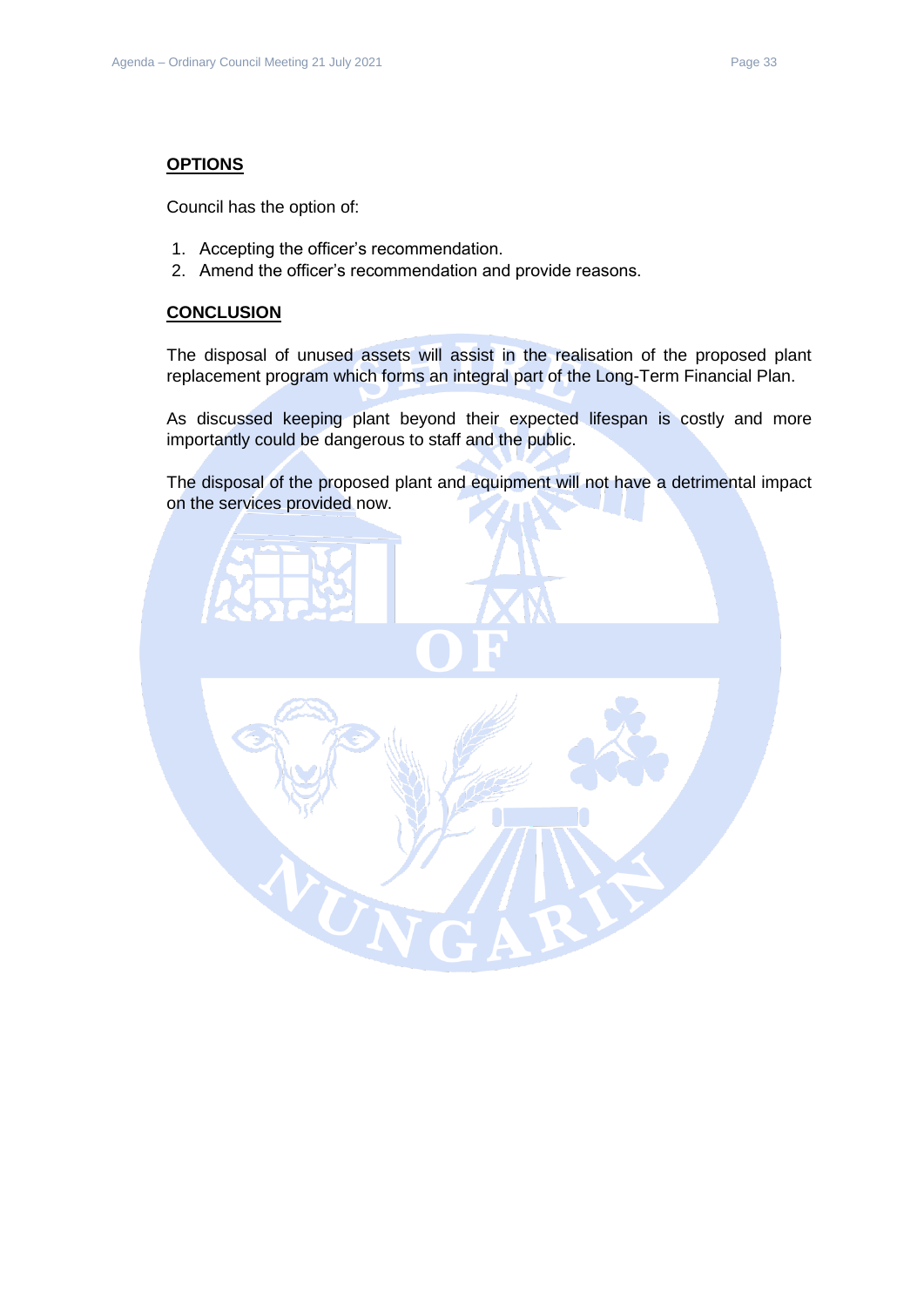**..........................**

<span id="page-33-0"></span>

| 2021/22 FINANCIAL BUDGET FEES AND CHARGES<br>8.8 |                                          |  |
|--------------------------------------------------|------------------------------------------|--|
| File Ref:                                        |                                          |  |
| <b>Previous Item Ref:</b>                        | Nil                                      |  |
| <b>Applicant:</b>                                | Nil                                      |  |
| <b>Author and Title:</b>                         | Leonard Long, Chief Executive Officer    |  |
| <b>Declaration of Interest:</b>                  | Nil                                      |  |
| <b>Voting Requirements</b>                       | <b>Absolute Majority</b>                 |  |
| <b>Attachment Number:</b>                        | Attachment 8.8A - Current Fees & Charges |  |
|                                                  | Attachment 8.8B - Draft Fees & Charges   |  |

## **RECOMMENDATION**

**That Council:** 

**1. Approves the 2021/22 Fees and Charges (ATTACHMENT 8.8B) to be included in the 2021/22 Financial Budget.**

**Moved: ......................... Seconded: .........................**

# **IN BRIEF**

Councillors are requested to consider the attached 2021/22 Fees and Charges (ATTACHMENT 8.8B) for approval.

# **BACKGROUND**

The fees and charges form part of the Shire's annual income. Due to the COVID – 19 pandemic a moratorium was placed on the increase of most fees and charges for the 2020/21 Financial Year.

# **REPORT DETAIL**

A large portion of Council funds get attributed to the maintenance of Council assets and facilities. The maintenance of the community facilities is imperative in small towns since they are often used by the community or sporting groups. As such it is important to review the fees and charges but at the same time take into consideration the community and sporting groups constraints in their ability to pay the fees and charges associated with the use of Council assets and facilities.

Most fees and charges have been increased by 1.75% being CPI announced in November 2020.

This year new fees have been introduced to capture income accounts in the budget as well as potential scenario's when Council assets / facilities are used / hired. The following fees are new to this year's fees and charges: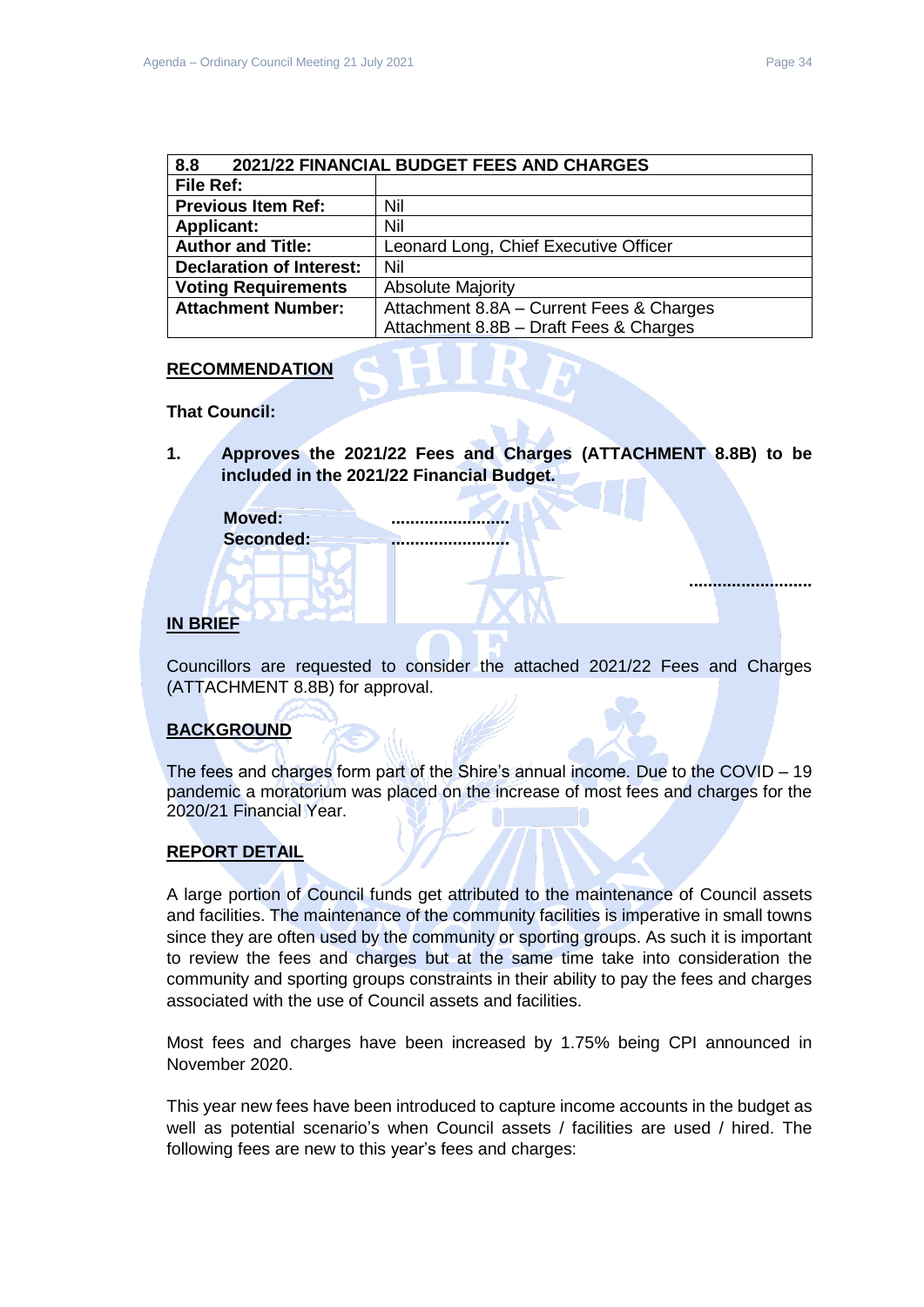|         | Governance Section:                |       |
|---------|------------------------------------|-------|
| $\circ$ | <b>Copies of Electoral Roll</b>    |       |
|         |                                    |       |
|         | <b>Animal Control:</b>             |       |
|         | Dog Tags (Replacement)             | \$3   |
|         | <b>Ranger Services:</b>            |       |
|         | Dog Surrender Fee (on pick up)     | \$50  |
|         | Dog Impound Fee (unregistered dog) | \$153 |
|         |                                    |       |
|         | Caravan Park & Camping:            |       |
| O       | Eaglestone Rock                    | \$10  |
| $\circ$ | <b>Talgomine Rock</b>              | \$10  |
| ∩       | Danberrin Rock                     | \$10  |
|         |                                    |       |

Please noted preliminary discussions with the Department of Biodiversity, Conservation and Attractions (DBCA) have indicated it may be possible to charge the proposed fee which would assist the Shire with the maintenance / service of the current and future facilities. However, this fee can only be charged once the approval of the DBCA and the Traditional Owners have been received.

**Facility Hire:** 

Memorial Hall and Town Hall Commercial Hire i.e. ticket event. Alcohol only permitted for daily hire.

o Bond – Hire with Alcohol **\$400** 

Memorial Hall and Town Hall Non-Profit Organisation Hire and Groups providing local community content (incl primary school and Emergency Service Training) alcohol only permitted for daily hire.

- o Hire Per 2-hour period  $\frac{1}{2}$  \$15
- $\circ$  Daily hire with alcohol  $\sqrt{224}$
- $\circ$  Bond Hire with alcohol  $\sqrt{3400}$

Recreation Centre Building - Main Building (incl Kitchen but excl Bar) -Commercial hire i.e. ticket event. Alcohol only permitted for daily hire.

 $\circ$  Bond – Hire with alcohol  $\sim$  \$400

Recreation Centre Building – Main Building (incl Kitchen but excl Bar) – Non-Profit Organisation Hire and Groups providing local community content (incl primary school and Emergency Service Training)

- $\circ$  Hire per 2-hour period  $\bullet$   $\bullet$  \$15
- $\circ$  Daily hire with alcohol  $$305$
- o Bond Hire with alcohol \$400
- Recreation Oval Commercial Hire (i.e. ticket / paid event)

| ⊙ Oval                | \$200 |
|-----------------------|-------|
| $\circ$ Oval & Lights | \$300 |

- Food Registration Business Annual Fee
	- o Commercial food preparation in residential kitchen \$100
	- o Multiple Area registration **\$200**
	- $\circ$  Transfer of food registration business (once off fee)  $$66$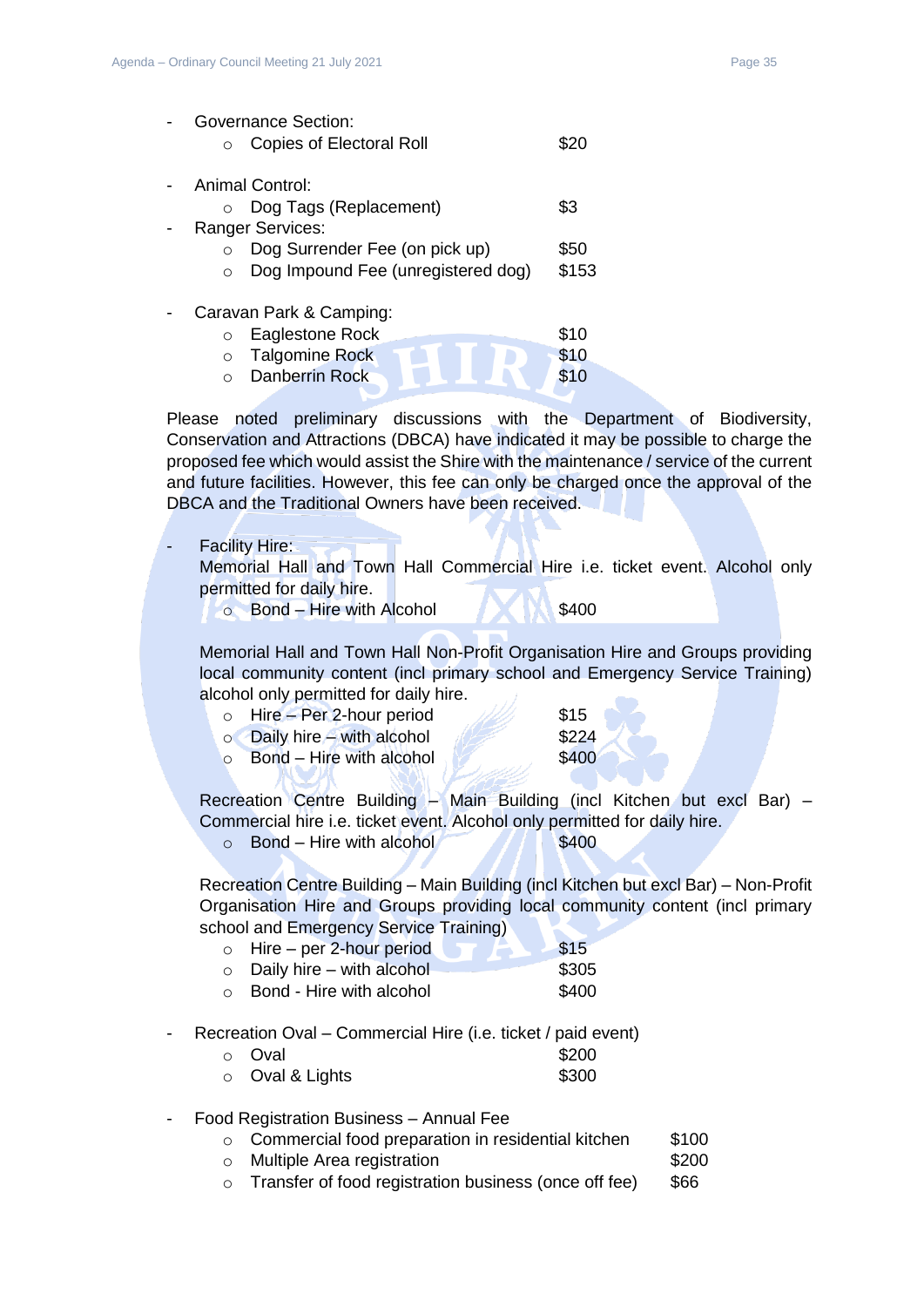| <b>Public Buildings</b>                                                  |       |
|--------------------------------------------------------------------------|-------|
| Public Building Inspection Fee (up to 200m <sup>2</sup> )<br>$\circ$     | \$200 |
| Public Building Inspection Fee (more than 201m <sup>2</sup> )<br>$\circ$ | \$300 |
| Re-inspection fee (if required)<br>$\circ$                               | \$100 |
| <b>Public Events Approval</b>                                            |       |
| Assessment of Event Application<br>$\circ$                               | \$50  |
| <b>Registration Fee and Annual Licence</b>                               |       |
| Bed & Breakfast Holiday Accommodation<br>$\circ$                         | \$20  |
| Holiday / Short term rental (outside pool season)                        |       |
| 2 x 2 dwelling per night<br>$\circ$                                      | \$103 |
| 2 x 2 dwelling per week<br>$\circ$                                       | \$306 |
| Bond per night less than a week<br>$\circ$                               | \$200 |
| Bond per week or more<br>$\circ$                                         | \$400 |
|                                                                          |       |
| Plant Hire within Shire Boundary excl surrounding LG. (Wet hire only)    |       |

o Skid Steer / hr \$155 Other fees such as housing rentals have been adjusted to bring closer to market rates

whilst still taking into consideration the location of Nungarin in relation to amenities available in town.

- Private House Rentals (per week)
	-
	-

 $\circ$  3 x 1 dwelling  $\bullet$  \$103 (increase of \$15)  $\circ$  4 x 2 dwelling  $$147$  (increase of \$15) o Wheatbelt Agcare Dwelling \$103 (increase of \$15)

- $\circ$  Pensioner Single  $\bullet$  \$90 (increase of \$30 if not qualifying for rental assistance and \$10 if qualifying for rental assistance)
- o Pensioner Couple 1 \$103 (increase of \$13 if not qualifying for rental assistance and \$12 if qualifying for rental assistance)

# **SHIRE OF NUNGARIN COMMUNITY STRATEGIC PLAN 2023**

| Focus Area        | <b>Civic Leadership</b>                                            |  |
|-------------------|--------------------------------------------------------------------|--|
| <b>Aspiration</b> | A strong local democracy with an actively engaged community and    |  |
|                   | effective partnership.                                             |  |
| <b>Objective</b>  | 16.3 Provide excellent customer service functions to all community |  |
|                   | members and rate payers.                                           |  |

#### **OTHER STRATEGIC LINKS**

Nil

# **STATUTORY ENVIRONMENT**

Fees and charges are either prescribed by the following acts or provide the ability for the local government to set a fee and charge.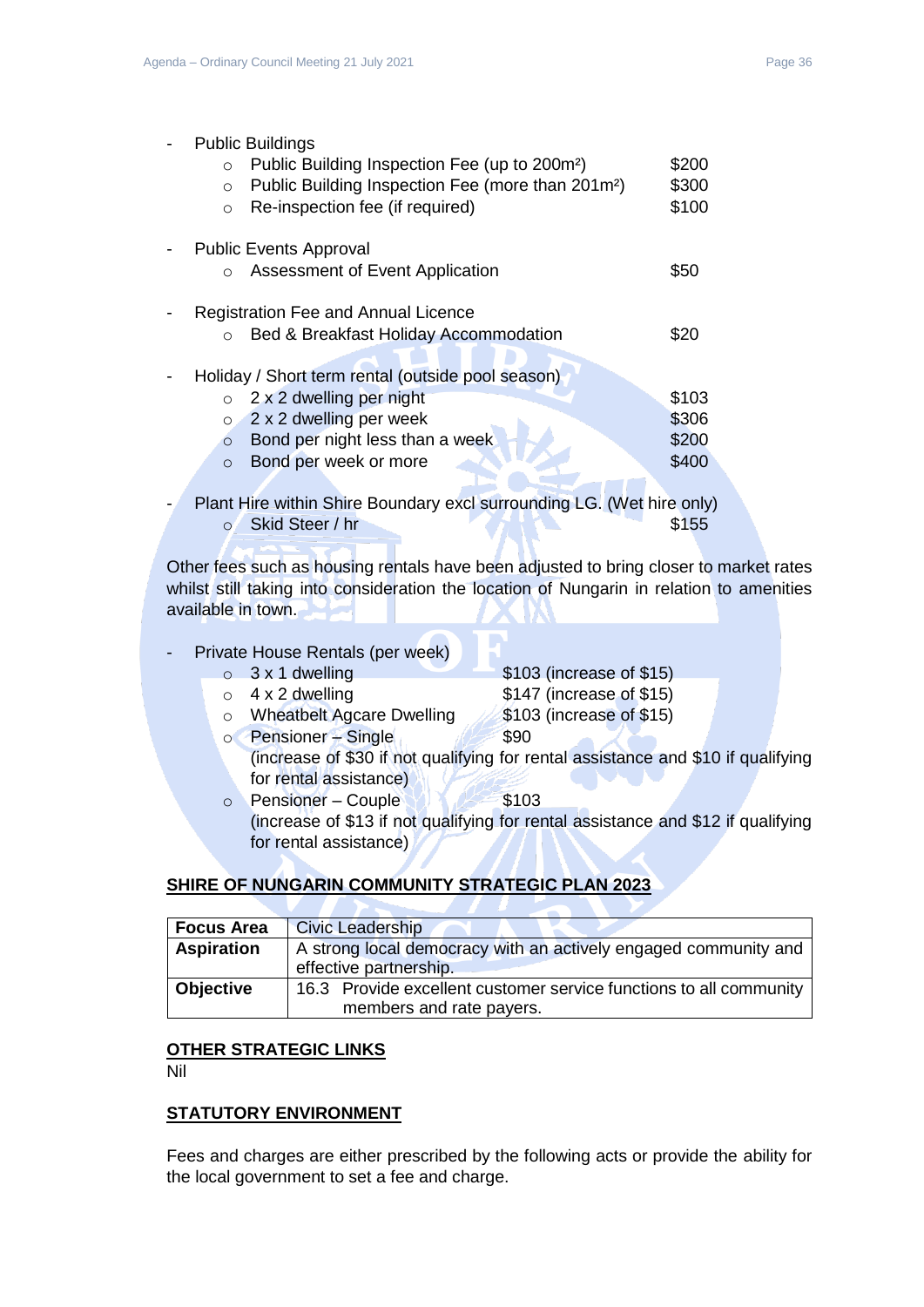- *Local Government Act 1995*
- Planning and Development Regs 2009
- *Western Australia Freedom of Information Act 1992*
- *Cat Act 2011*
- *Dog Act 1976*
- *Building Regulations 2012*
- *Caravan and Camping Grounds Act 1005*
- *Food Act 2008*
- *Health Act 1911*
- *Litter Act 1979*

# **SUSTAINABILITY AND RISK CONSIDERATIONS**

# **Economic – (Impact on the Economy of the Shire and Region)**

Fees and charges form part of the annual financial budget allowing the Shire to maintain assets and facilities thereby attracting people / tourist to the town. This in turn positively impacts upon the economy of the Shire.

# **Social – (Quality of life to community and / or affected land owners)**

Through the ability to maintain the Shires assets and facilities to a good standard the quality of life of the community is improved / maintained.

#### **Policy Implications**

Nil

# **Risk Management Implications**

| <b>Risk Level</b> | Comment                                                             |
|-------------------|---------------------------------------------------------------------|
| <b>High</b>       | Not imposing fees and charges will have an impact on the ability of |
|                   | the Shire to maintain its assets and facilities.                    |

# **CONSULTATION**

**Grangarin Residents** 

# **RESOURCE IMPLICATIONS**

#### **Financial**

Fees and charges form part of the Council's annual financial budget. To keep up with inflation of goods and services it is important to review the fees and charges on an annual basis.

# **Workforce**

Nil

# **OPTIONS**

Council has the option of: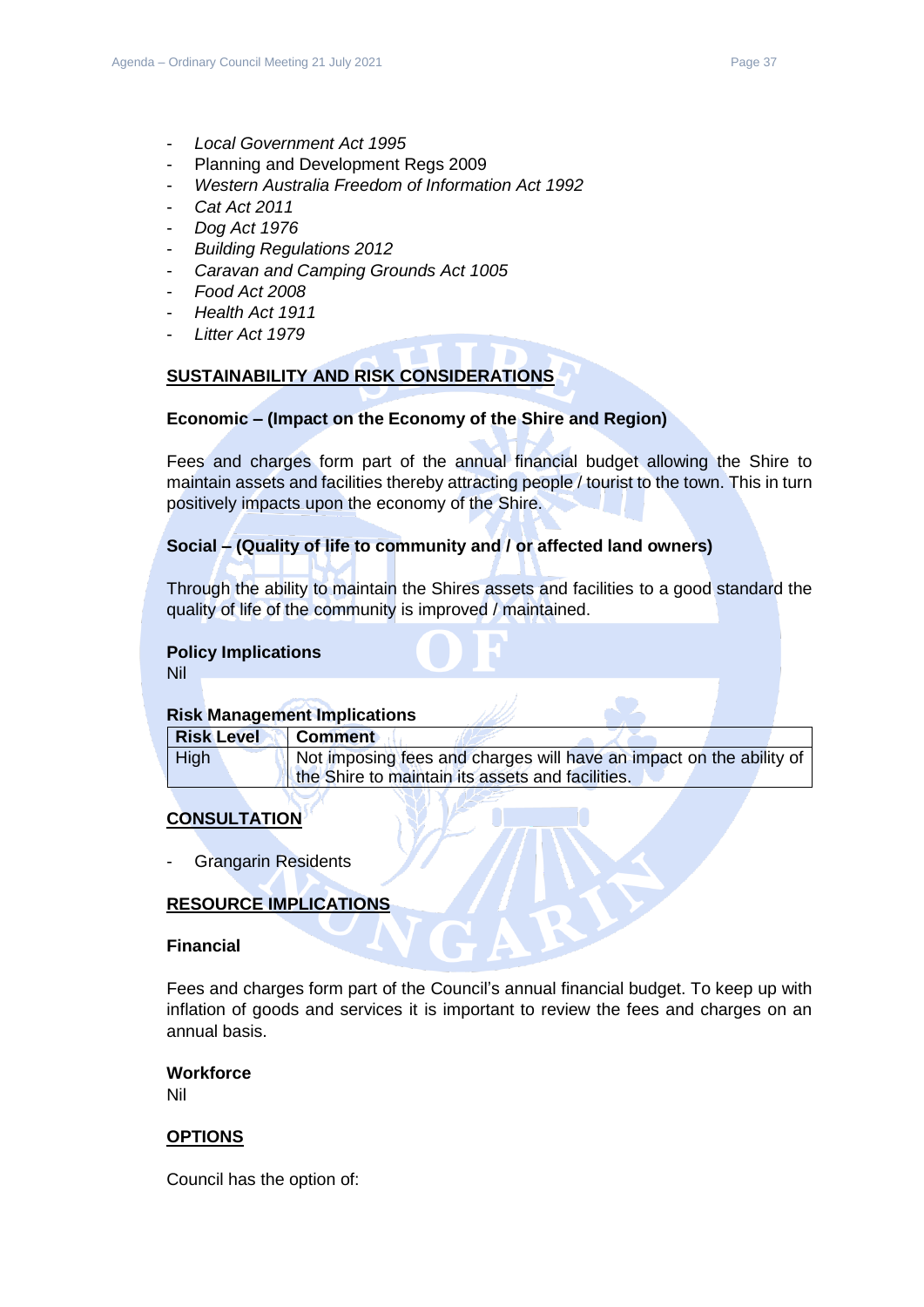- 1. Accepting the officer's recommendation.
- 2. Amend the officer's recommendation and provide reasons.

## **CONCLUSION**

Fees and charges form part of the annual financial budget allowing the Shire to maintain assets and facilities thereby attracting people / tourist to the town. If these fees are not reviewed on an annual basis and increased to at least meet the cost of inflation it puts a burden on Council funds. Maintenance on assets and facilities cannot be ignored and without the fees and charges may result in rates needing to be considered to fill the shortfall.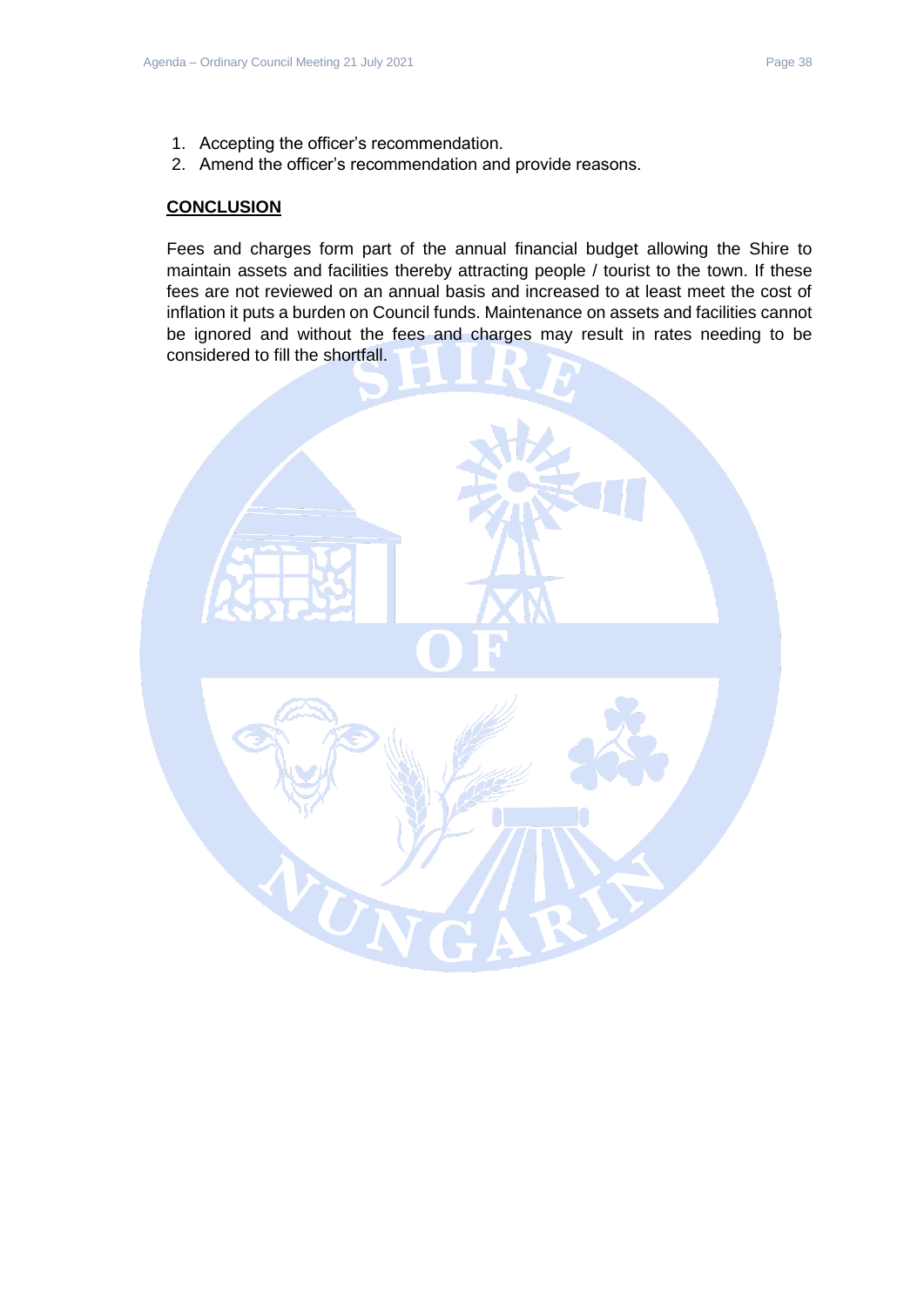#### <span id="page-38-0"></span>**9. DELEGATES REPORTS**

(Elected member who are delegates to other Forums may present a verbal or written report)

9.1 Cr O'Connell (**APPENDIX 9.1A**)

# <span id="page-38-2"></span><span id="page-38-1"></span>**10. NEW BUSINESS OF AN URGENT NATURE**

(New business of an urgent nature approved by the Presiding Member)

#### <span id="page-38-3"></span>**11. CONFIDENTIAL ITEMS OF BUSINESS**

<span id="page-38-5"></span>**I MAN** 

#### **RECOMMENDATION**

**That Council proceeds behind closed doors as per Section 5.23(2) of the Local Government Act for considering item 11.1, the time being ….pm** 

**Moved: ......................... Seconded: .........................**

Cameron Large Manager Works and Services left the meeting, the time being …pm

 $\sqrt{2}$ 

<span id="page-38-4"></span>

| <b>11.1 CONFIDENTIAL ITEM:</b>                                  |                                               |  |
|-----------------------------------------------------------------|-----------------------------------------------|--|
| <b>REQUEST TO REIMBURSE LEGAL FEES RELATING TO UNPAID RATES</b> |                                               |  |
| <b>RECOVERY.</b>                                                |                                               |  |
| File Ref:                                                       | A1003 & A1060                                 |  |
| <b>Previous Item Ref:</b>                                       | Nil                                           |  |
| <b>Applicant:</b>                                               | Nil                                           |  |
| <b>Author and Title:</b>                                        | Leonard Long, Chief Executive Officer         |  |
| <b>Declaration of Interest:</b>                                 | Nil                                           |  |
| <b>Voting Requirements</b>                                      | <b>Absolute Majority</b>                      |  |
| <b>Appendix Number:</b>                                         | Attachment 11.1A - Reimbursement request      |  |
|                                                                 | Attachment 11.1B - Original rates notice      |  |
|                                                                 | Attachment 11.1C - First & Final rates notice |  |
| Attachment 11.1D - Payment plan                                 |                                               |  |
|                                                                 | Attachment 11.1E - Attorneys correspondence   |  |

#### **RECOMMENDATION**

**Note: Council Resolution …….. remain confidential in accordance with Regulation 14(2) of the Local Government (Administration) Regulations 1996.**

#### **RECOMMENDATION**

**That the meeting proceeds in public, the time being ….pm** 

| Moved:    |  |
|-----------|--|
| Seconded: |  |

**..........................**

**..........................**